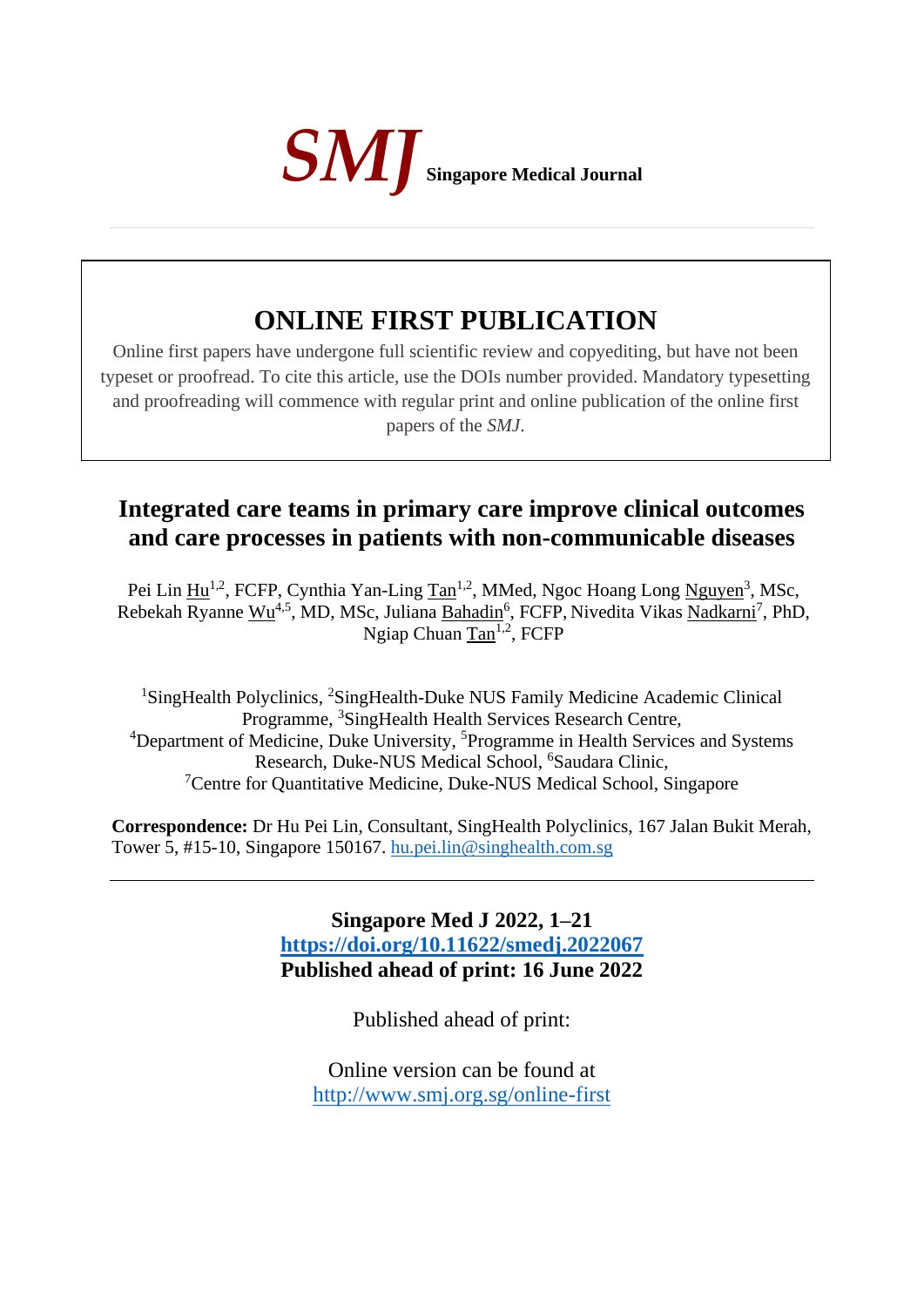#### **ABSTRACT**

**Introduction:** Primary care physicians face the increasing burden of managing multimorbidities in an ageing population. Implementing an integrated care team (ICT) with defined roles and accountability to share consultation tasks is an emerging care model to address this issue. This study compared outcomes with ICT versus usual care for patients with multimorbidities in primary care.

**Methods:** Data was retrospectively extracted from the electronic medical records (EMRs) of consecutive adult Asian patients empanelled to ICT and those in UC at a typical primary care clinic (polyclinic) in eastern Singapore in 2018. The study population had hypertension, and/or hyperlipidaemia and/or type 2 diabetes mellitus (T2DM). Clinical outcomes included the proportion of patients (ICT vs. UC) who attained their treatment goals after 12 months. Process outcomes included the proportion of patients who completed annual diabetic eye and foot screenings, where applicable.

**Results:** Data from 3,302 EMRs (ICT = 1,723, UC = 1,579) from January 2016 to September 2017 was analysed. The ICT cohort was more likely to achieve treatment goals for systolic blood pressure (SBP) (adjusted odds ratio  $[AOR] = 1.52$ , 95% confidence interval  $[CI] = 1.38-$ 1.68), low-density lipoprotein cholesterol (AOR = 1.72, 95% CI = 1.49–1.99), and glycated haemoglobin (AOR = 1.28, 95% CI = 1.09–1.51). The ICT group had higher uptake of diabetic retinal screening (89.1% vs. 83.0%,  $p < 0.001$ ) and foot screening (85.2% vs. 77.9%,  $p < 0.001$ ). **Conclusion:** The ICT model yielded better clinical and process outcomes than UC, with more patients attaining treatment goals.

*Keywords: non-communicable diseases*, *outcome and process assessment (health care), patient care team*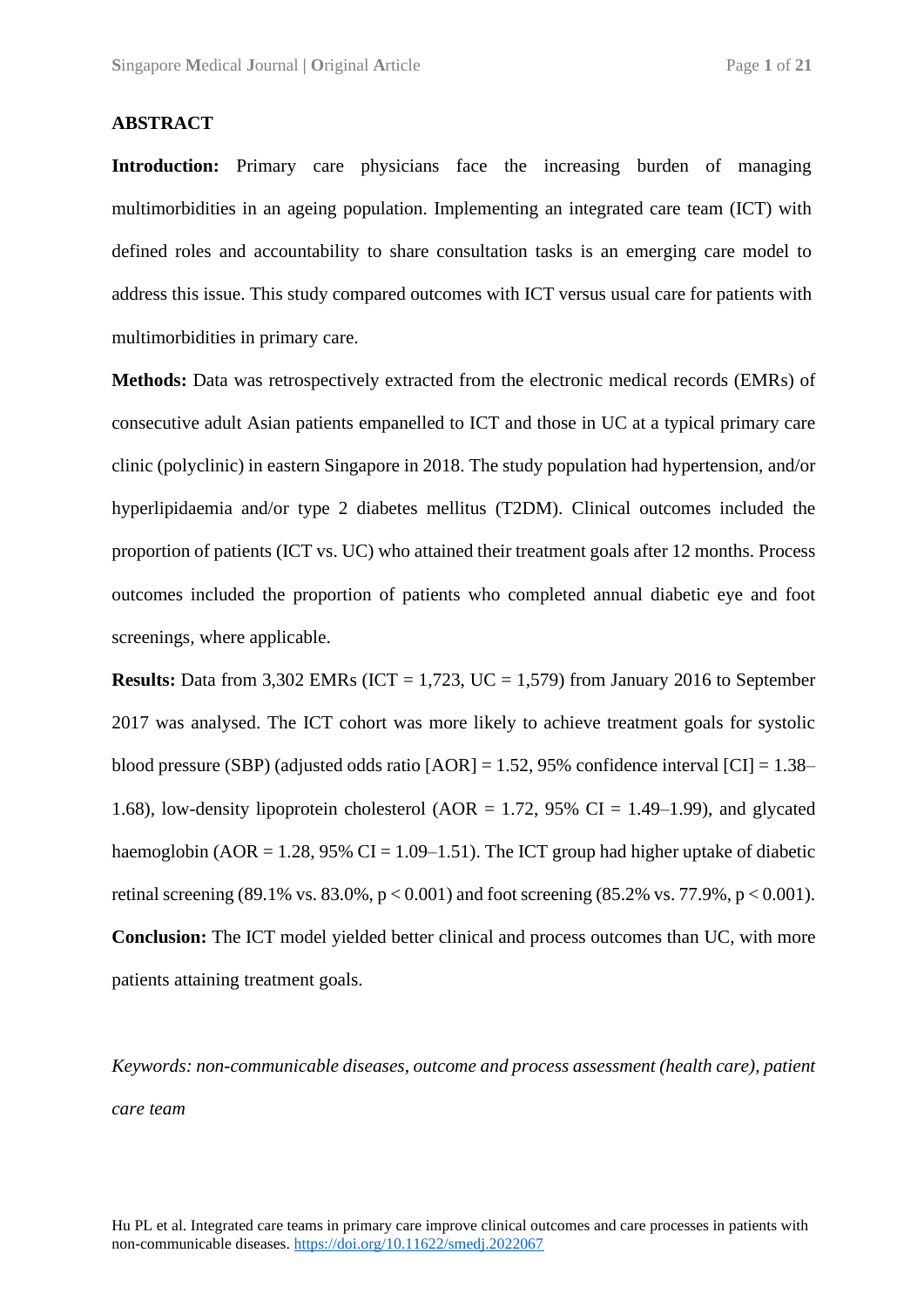#### **INTRODUCTION**

Non-communicable diseases are increasingly prevalent in developed countries.<sup>(1,2)</sup> There has been a sharp increase in the number of patients with more than one noncommunicable disease or multimorbidity, especially in countries with rapidly ageing populations such as Singapore.<sup>(3,4)</sup> These patients are commonly managed in primary care and need multifaceted, coordinated and personalised care plan for optimal management. However, a single primary healthcare provider may face challenges in meeting and delivering their complex care needs within a short consultation. Work-related stress inevitably increases, resulting in burnout of these primary care physicians.<sup>(5)</sup> Consequently, more of them retire early or convert to parttime clinical practice or switch profession. The shrinking workforce further compounds the imbalance of increasing care needs of patients with multimorbidity and fewer physicians to serve them.

In Singapore, three clusters of public primary care clinics (polyclinics) serve the local multi-ethnic Asian population. Although these polyclinics provide subsidised, fee-for-service primary healthcare, patients can have more than one primary healthcare providers. One such cluster is SingHealth Polyclinics, which operate eight polyclinics in the southern and eastern regions of Singapore. The polyclinics rely heavily on the physicians to deliver all relevant care processes for each patient with multimorbidity and coordinate the care processes to screen for related complications. Each polyclinic physician manages about 45–60 patients on a work day. The current care model appears unsustainable to support the healthcare needs of a population with evolving demographic characteristics and escalating disease burden.

In contrast to a single provider for each patient, team-based care is emerging as an alternative care model to support patients with multimorbidity. It is defined as the provision of health services to individuals, families and/or their communities by at least two healthcare providers who work collaboratively with patients and their caregivers.(6) The scope of care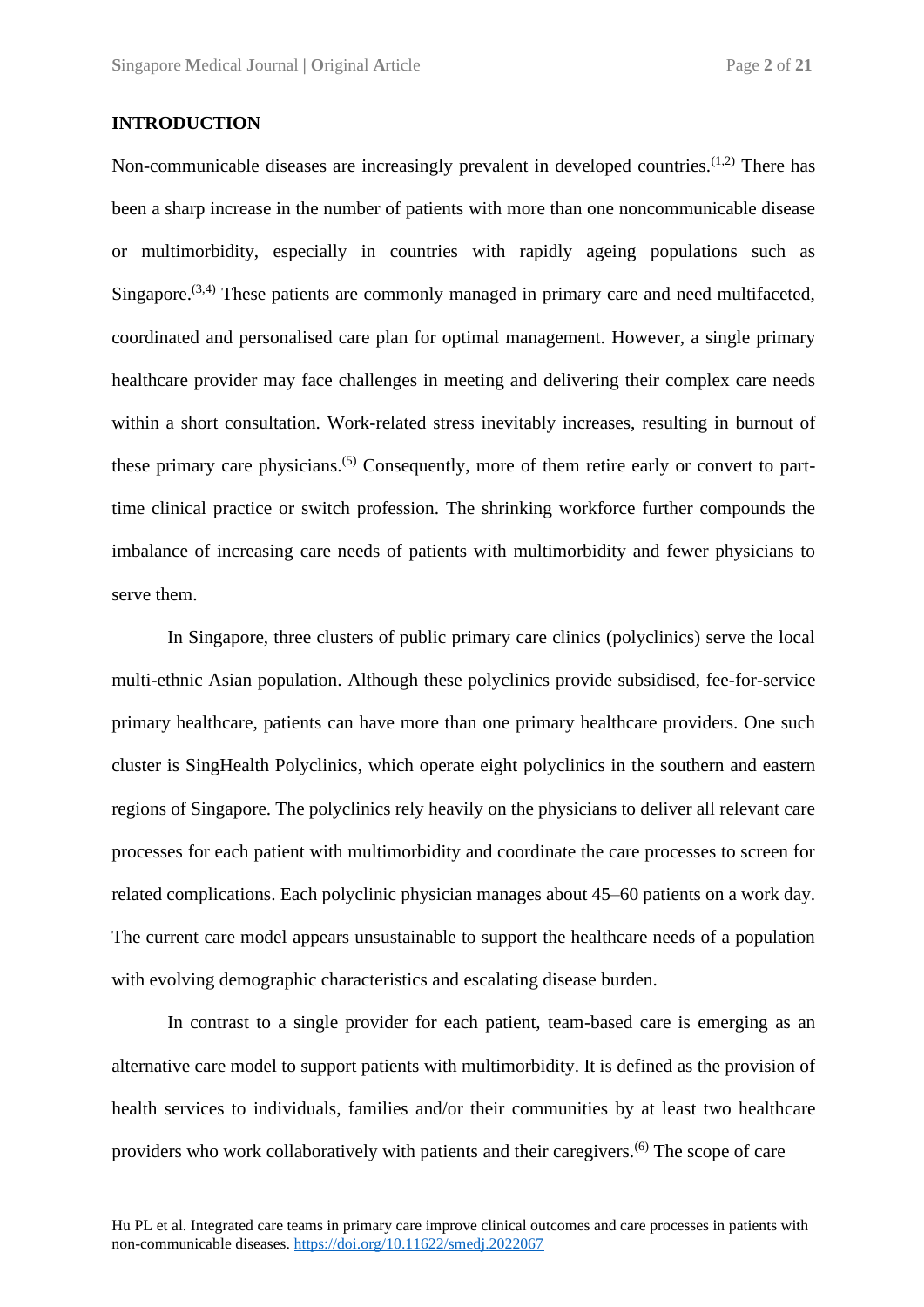provision and mutual goal setting are major components of team-based care.<sup>(7)</sup> Team-based care has been shown to increase patient satisfaction,  $(8,9)$  health outcomes<sup>(10)</sup> and costeffectiveness.<sup> $(11)$ </sup> The creation of integrated care teams  $(ICTs)$  is the first step towards institutional service delivery change to team-based care.

An ICT often comprises multidisciplinary healthcare professionals, leveraging on their respective expertise to deliver the multifaceted care to the patients and support their myriad and varying care needs. Concurrently, clinic infrastructures, such as electronic medical record (EMR) system and care processes (communication platform and services), are being developed to support information sharing, and enhance coordination and flexibility in its implementation.<sup> $(12)$ </sup> The strategies for creating successful ICT include building collaboration within team members, defining individual roles and standardising work procedures.

A care model involving ICT was piloted in a typical polyclinic in eastern Singapore. The hypothesis was that this care model would improve the health outcomes and uptake of screening of complications among patients with multimorbidity.

The study aimed to compare health and process outcomes of Asian patients with multimorbidity between those in the ICT group and others in the usual care (UC) group after 12 months. The proportions of patients who attained evidence-based treatment goals for type 2 diabetes mellitus (T2DM), hypertension and dyslipidaemia in each group were the key care process outcomes. The proportions of patients with T2DM who completed their retinal and feet screening in the two groups were the key care process outcomes.

#### **METHODS**

Clinical data was extracted from the EMRs of a retrospective cohort of patients on the basis of their diagnoses of hypertension, dyslipidaemia and T2DM from January 2016 to September 2017. This data was reviewed, audited and analysed in late 2018.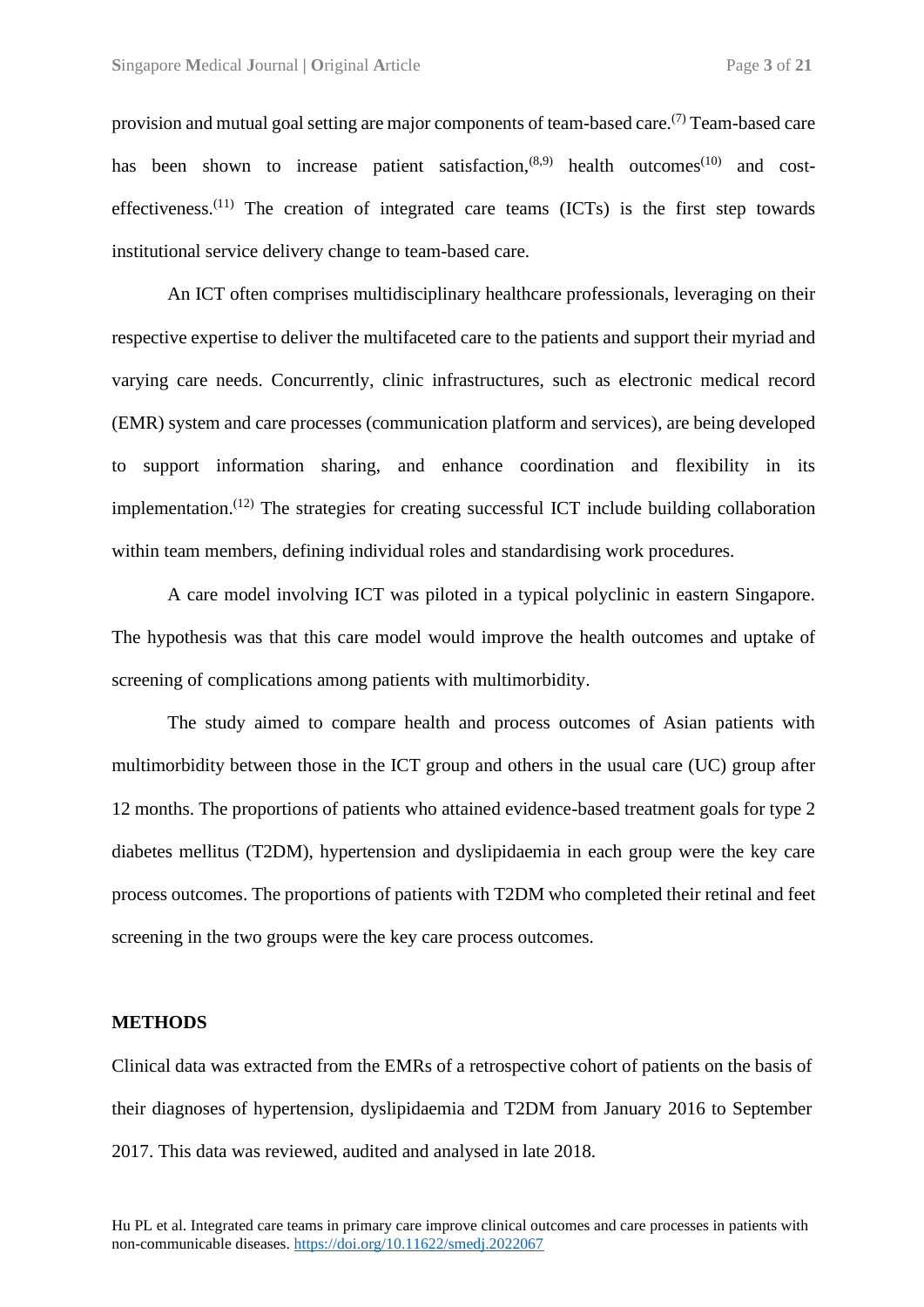The study site was a primary care clinic (polyclinic) in Bedok town in eastern Singapore. Twenty physicians in this polyclinic serve 281,300 multi-ethnic Asians residing in Bedok. The polyclinic manages an average of 1,000 patients daily, with each physician attending to 50–60 patients on a single work day. A registry of patients at this study site was created using population management tools. The clinic layout was configured to accommodate the ICT, which occupied a specified module at the polyclinic, with its dedicated set of consultation rooms.

The ICT comprised five doctors, one nurse clinician, one nurse care manager and one care coordinator. Each ICT team member had defined roles, tasks and responsibilities. The pharmacists and social worker could be co-opted into the ICT on a need basis. An algorithmbased care plan underpinned the coordination and management of patients with multimorbidity. For example, the physicians would review the pharmacotherapy, the care manager ensured timely screening for T2DM-related complications, the nurse clinician guided the patient in lifestyle modification and preventive health, and the care coordinator arranged the next appointment date and would arrange hospital referrals if required. The ICT collectively accounted for the health and process outcomes of each patient, which were shared in fortnightly huddles.

In the UC group, each patient would be managed by a single polyclinic physician and would be referred to other healthcare professionals at the latter's discretion. The attending physician could vary between visits. The polyclinic is collectively accountable for the health and process outcomes of the patients in the UC group.

Inaugurated in January 2016, the polyclinic IT system automatically empanelled patients in the ICT group with prescheduled appointments to three specified consultation rooms. A total of 1,723 consecutive patients were empanelled to the ICT group from January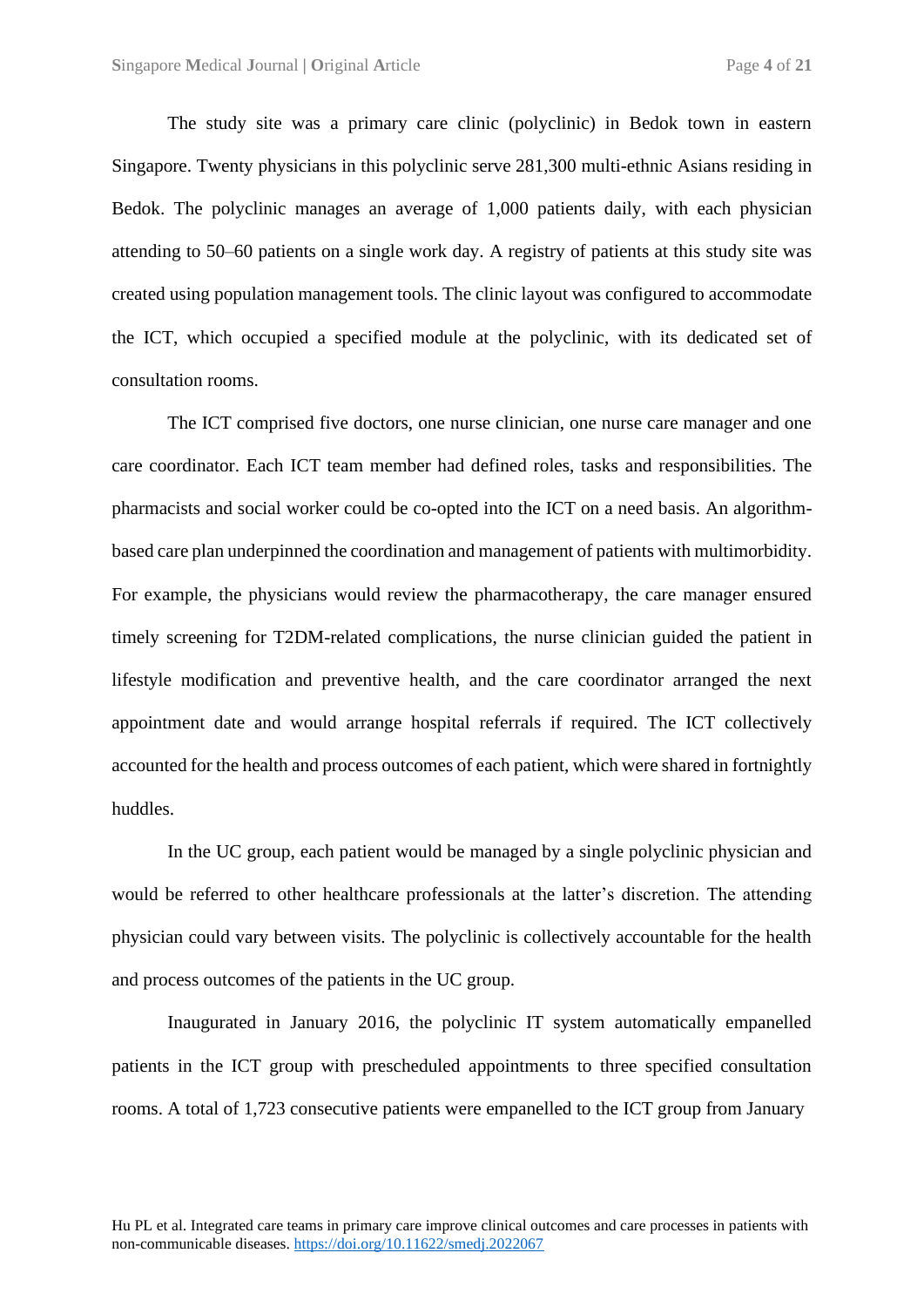to March 2016 ( $n = 1,723$ ). The polyclinic patient registry defines the total number of patients with their respective medical conditions.

Meanwhile, 1,579 consecutive patients seen by other polyclinic physicians during the same period were assigned to the UC group. Data was collated from both groups over the next 18 months till 30 September 2017.

The eligibility criteria for inclusion in the study were as follows: patients aged 21 years or older and who had at least one non-communicable disease (NCD) i.e. hypertension, dyslipidaemia, T2DM, ischaemic heart disease, stroke, peripheral vascular disease, chronic kidney disease, with or without chronic respiratory conditions (asthma, chronic obstructive pulmonary disease), whose EMR showed at least one further visit to the polyclinic in the next one year. Patients who were primarily followed up for NCD by other care providers such as specialists or other primary care physicians and only attended this polyclinic for acute episodic illnesses were excluded.

The polyclinic EMR automatically stratified the cardiovascular risks of the patients on the basis of the modified Framingham risk score for Singapore.<sup> $(13)$ </sup> The risk stratification determined the treatment goals of the patients, which were indicated on the dashboard of the EMR for easy references by the attending physicians. In this way, patients were grouped into Green, Amber and Red (low, medium and high cardiovascular risks, respectively) subgroups on the basis of their diagnoses of hypertension, hyperlipidaemia, and T2DM and associated risk factors (Appendix).

The health outcomes were as follows: (a) change in mean measurements of systolic blood pressure (SBP), HbA1c and low-density lipoprotein (LDL)-cholesterol during the observation period for patients in both groups; (b) the change in the proportion of patients who achieved treatment goals for blood pressure, HbA1c and LDL-cholesterol compared with similar changes of the other patients with the respective medical conditions in the polyclinic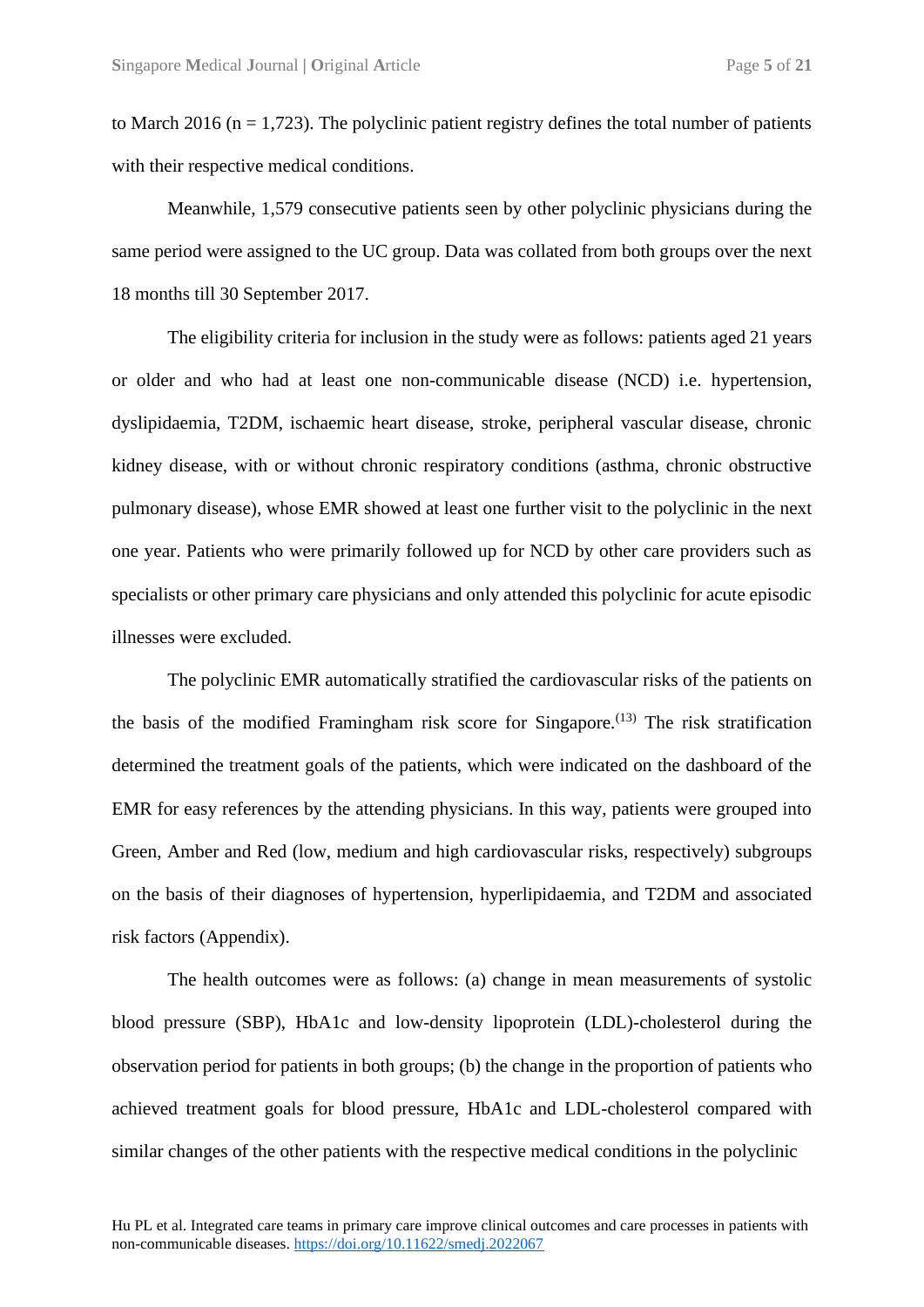patient registry; and (c) the change in the proportion of patients with low (Green), medium (Amber) and high (Red) cardiovascular risk groups over the 18 months. The high-risk group (Red) comprised patients with poorly controlled T2DM, hypertension and dyslipidaemia. The low risk (Green) group comprised patients who had attained treatment goals of all three medical conditions. The medium risk (Amber) group comprised patients with these medical conditions that were sub-optimally controlled (Appendix).

The main process outcomes were the proportion of patients with T2DM in each group who completed their diabetic retinal screening for retinopathy and foot screening within the past year of their visit. Such data was retrieved from their EMRs.

Data was extracted from two polyclinic EMR databases (Polyclinic Patient Information System and Sunrise Clinical Manager). Visit data was extracted from the Outpatient Administrative System. Data was first exported to Microsoft Excel (Excel 2013; Microsoft Corp, Redmond, WA, USA), and preliminary statistical analyses were carried out using the R software version 3.4.1 (R Core Team, Vienna, Austria). The base, 'tidyverse' and 'data table' R packages were used for data cleansing before forwarding to the biostatistician for further analysis.

Data was summarised using descriptive statistics. Continuous variables were summarised as mean ± standard deviation and categorical variables were summarised as frequency (percentage). The paired *t*-test was used to assess differences between the baseline blood pressure measurements, and HbA1c and LDL measurements in both groups. All analyses were performed in accordance with the intention-to-treat principle. All statistical tests were two-tailed, and a p-value  $< 0.05$  was considered statistically significant.

Generalised estimating equations  $(GEEs)^{(14,15)}$  were used for univariate and multivariable analyses for the outcomes of mean SBP, LDL-cholesterol and HbA1c, with adjustment for age, gender and number of visits capped at eight visits. The same was done for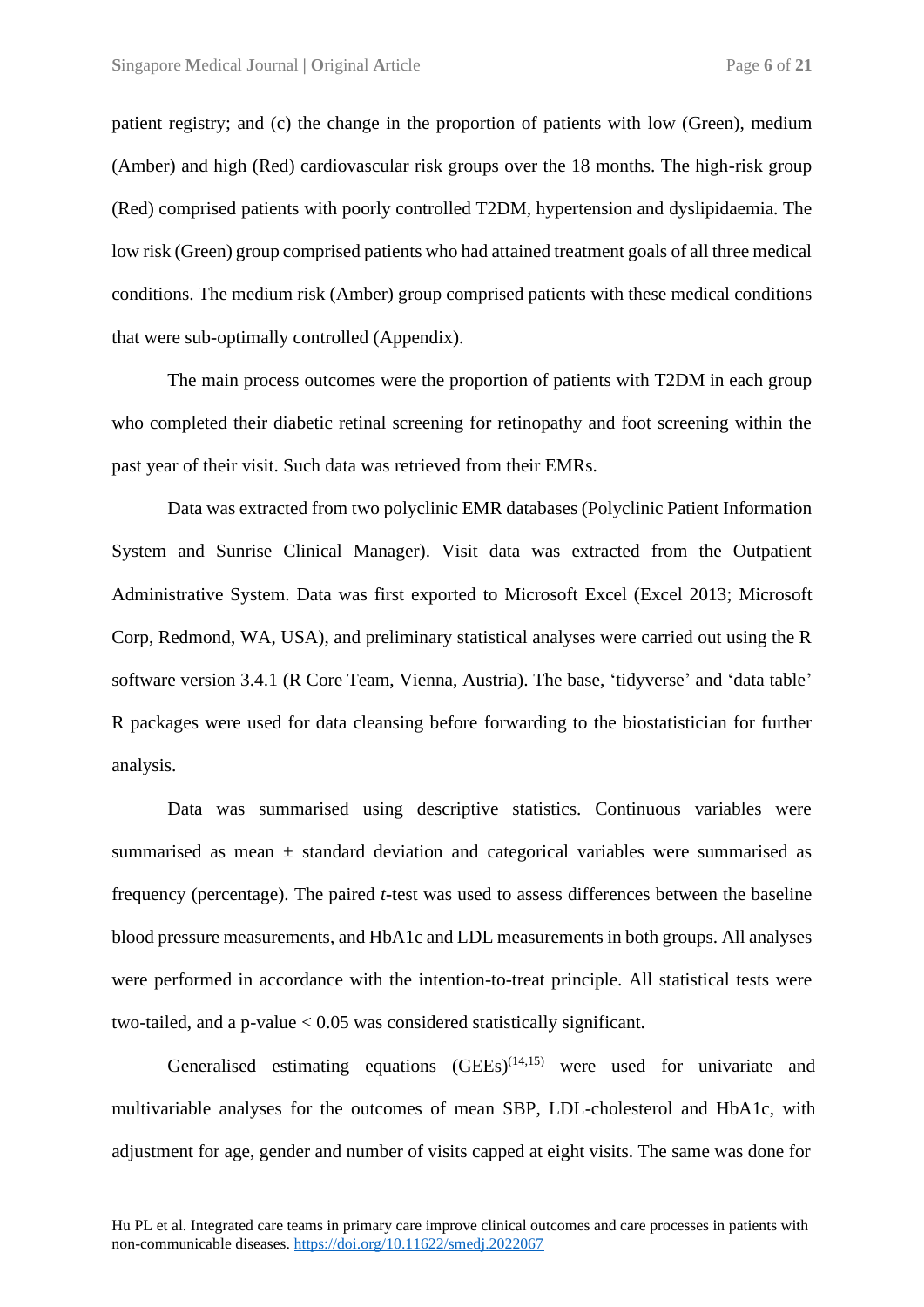the proportion of subjects with mean SBP, LDL-cholesterol and HbA1c to target. Missing data was less than 5% and assumed to be missing completely at random. The GEE approach takes into account all values from all times points, including the first, intermediate to the last visits and involves estimating the population-averaged effect and is robust to misspecification of the variance. It simultaneously investigates all time points while controlling for within-subject correlation of repeated measures.

The SingHealth Centralised Institutional Review Board approved the study protocol (Reference number: CIRB 2017/2089). The study received the Health Services Research and Analytical Technologies for SingHealth grant (Grant ID HEARTS/2017/008) for nonmonetary project mentorship and data analysis support.

#### **RESULTS**

Data from 1,783 patients in the ICT group registry was reviewed; of these patients, 1,723 were eligible to be included in the ICT group. Data of 1,749 patients was reviewed, and 1,579 of them were selected for inclusion in the UC group (Fig. 1).

Table I shows the demographic characteristics of the study population. The ICT group had marginally lower mean baseline blood pressure, LDL-cholesterol and HbA1c values at baseline, which are not statistically significant.

Table II shows the GEE models for HbA1c, SBP and LDL. Multivariable analysis showed that SBP was significantly reduced by 1.74 mmHg in the ICT group compared with the UC group over eight visits, after adjusting for age, gender and number of visits. Multivariable analysis showed that LDL-cholesterol was significantly reduced by 0.085 mmol/L in the ICT group compared with the UC group and HbA1c was significantly reduced by 0.19%.

Table III shows the GEE models for HbA1c, SBP and LDL to target. Patients in the ICT group were shown to be 50% more likely to achieve treatment goal in SBP (adjusted odds ratio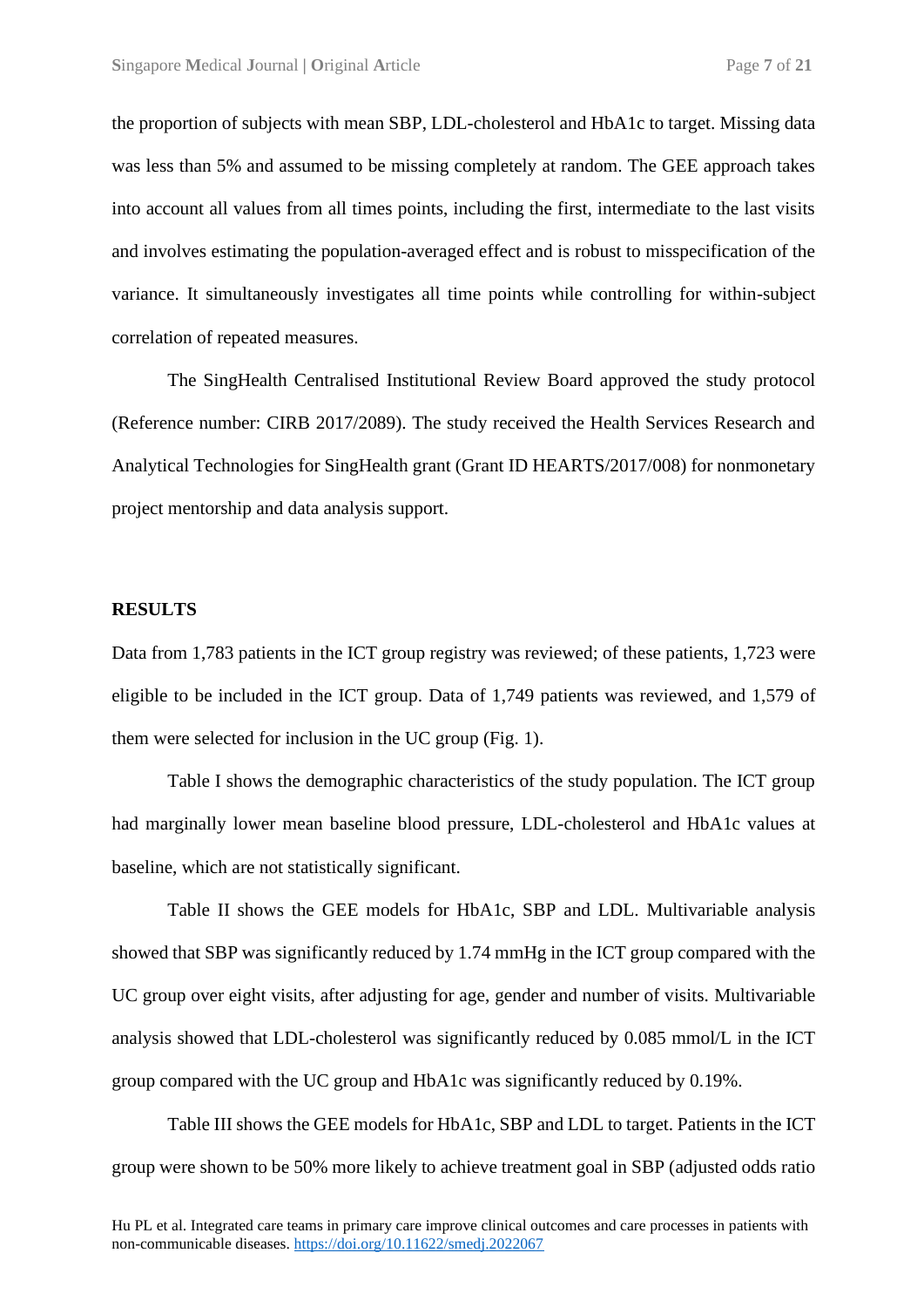$[AOR] = 1.52$ ) after multivariable analysis. They were also more likely to achieve treatment goals in LDL-cholesterol and HbA1c ( $AOR = 1.72$  and  $AOR = 1.28$ , respectively).

Table IV shows the process data. The uptake rates of annual diabetic photography and diabetic foot screen for patients with diabetes mellitus were significantly better in the ICT cohort at baseline, and this pattern continued over time.

Within the ICT group, a higher proportion of patients in the high-risk (Red) group had shifted to the low-risk group (Green) by the end of the observation period compared with those in the UC group (29.8% vs. 18.9%,  $p = 0.025$ ). There were no significant differences in the proportions of patients shifting from high to medium (Red to Amber) or medium- to low- (Amber to Green) risk groups.

| $\frac{6}{10}$    |                   | p-value |
|-------------------|-------------------|---------|
| $ICT (n =$        | $UC (n = 1,579)$  |         |
| 1,723)            |                   |         |
| $66.3 \pm 9.8$    | $65.8 \pm 10.7$   | 0.16    |
| 56.1              | 54.8              | 0.45    |
|                   |                   |         |
| 72.4              | 74.7              | 0.13    |
| 5.2               | 3.7               | 0.04    |
| 18.3              | 17.2              | 0.41    |
| 4.1               | 4.5               | 0.57    |
| 85.6              | 83.5              | 0.10    |
| 86.1              | 83.7              | 0.05    |
| 44.6              | 46.3              | 0.33    |
| 15.4              | 15.1              | 0.81    |
| 0.5               | 0.9               | 0.17    |
| 5.8               | 7.6               | 0.04    |
| 9.3               | 8.8               | 0.62    |
| 3.7               | 4.0               | 0.65    |
|                   |                   |         |
| 35.3              | 28.5              | < 0.001 |
| 10.1              | 9.6               | 0.60    |
| 33.1              | 35.3              | 0.18    |
| 18.1              | 18.5              | 0.29    |
| 3.4               | 8.1               | < 0.001 |
|                   |                   |         |
| $129.9 \pm 14.19$ | $132.1 \pm 16.40$ | < 0.001 |
|                   |                   |         |

**Table I. Baseline characteristics of the study population in the ICT and UC groups.**

Hu PL et al. Integrated care teams in primary care improve clinical outcomes and care processes in patients with non-communicable diseases. <https://doi.org/10.11622/smedj.2022067>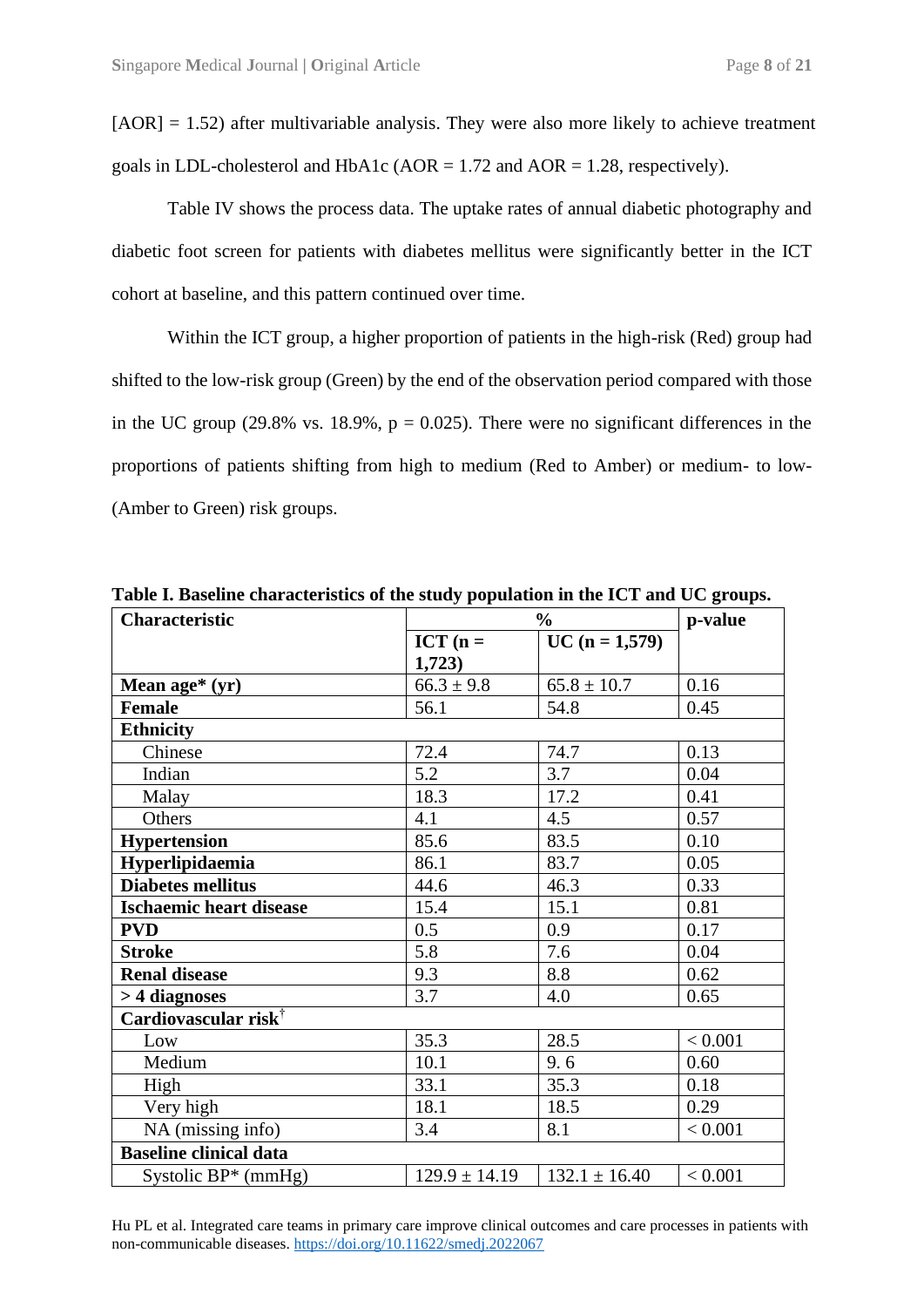| LDL cholesterol* $(mmol/L)$  | $2.52 \pm 0.73$ | $2.62 \pm 0.80$ | < 0.001 |
|------------------------------|-----------------|-----------------|---------|
| $HbA1c*$                     | $7.0 \pm 1.28$  | $7.1 \pm 1.40$  | 0.0013  |
| BP to target                 | 79.7            | 67.6            | < 0.001 |
| LDL cholesterol to target    | 80.3            | 68.8            | < 0.001 |
| HbA1c to target for subjects | 54.5            | 47.4            | 0.006   |
| with DM                      | $[n = 769]$     | $[n = 732]$     |         |

*\*Data expressed as mean ± standard deviation. †Modified Framingham risk score for Singapore. BP: blood pressure; DM: diabetes mellitus; HbA1c: haemoglobin A1c; ICT: integrated care team; LDL: low-density lipoprotein; NA: not available; PVD: peripheral vascular disease; SD: standard deviation; UC: usual care*

| <b>Outcome</b>          | <b>Univariate model</b>              |         | <b>Multivariable model</b>                      |         |  |
|-------------------------|--------------------------------------|---------|-------------------------------------------------|---------|--|
|                         | Estimate (95% CI)                    | p-value | <b>Estimate (95%)</b><br>$\mathbf{C}\mathbf{I}$ | p-value |  |
| <b>HbA1c</b>            |                                      |         |                                                 |         |  |
| $ICT$ (ref: $UC$ )      | $-0.20$ (-0.31 to -0.09)             | < 0.001 | $-0.19$ ( $-0.29$ to<br>$-0.08$ )               | < 0.001 |  |
| Age                     | $-0.01$ (-0.02 to -0.01)             | < 0.001 |                                                 |         |  |
| Gender (ref:<br>female) | $-0.08$ ( $-0.196$ to 0.03)          | 0.15    |                                                 |         |  |
| Visit                   | $0.01(0.003 - 0.02)$                 | 0.012   | $\equiv$                                        |         |  |
| <b>SBP</b>              |                                      |         |                                                 |         |  |
| ICT (ref: UC)           | $-1.71$ (-2.47 to 0.94)              | < 0.001 | $-1.74$ ( $-2.50$ to<br>$-0.98$                 | < 0.001 |  |
| Age                     | $0.10(0.63 - 0.14)$                  | < 0.001 |                                                 |         |  |
| Gender (ref:<br>female) | $-0.19$ ( $-0.95$ to 0.58)           | 0.63    |                                                 |         |  |
| Visit                   | $-0.25$ ( $-0.34$ to $-0.16$ )       | < 0.001 | $\frac{1}{2}$                                   |         |  |
| <b>LDL</b>              |                                      |         |                                                 |         |  |
| $ICT$ (ref: $UC$ )      | $-0.091$ ( $-0.140$ to<br>0.040      | < 0.001 | $-0.085 (-0.13)$<br>$-0.034$ )                  | < 0.001 |  |
| Age                     | $-0.019$ ( $-0.022$ to<br>$-0.017$   | < 0.001 |                                                 |         |  |
| Gender (ref:<br>female) | $-0.122$ $(-0.170$ to<br>$-0.070$    | < 0.001 | $\equiv$                                        |         |  |
| Visit                   | $-0.027$ ( $-0.031$ to<br>$-0.024$ ) | < 0.001 |                                                 |         |  |

**Table II. Univariate and multivariable GEE models for HbA1c, SBP and LDL.**

*CI: confidence interval; GEE: generalised estimating equation; HbA1c: haemoglobin A1c; ICT: integrated care team; ref: reference group; SBP: systolic blood pressure; UC: usual care*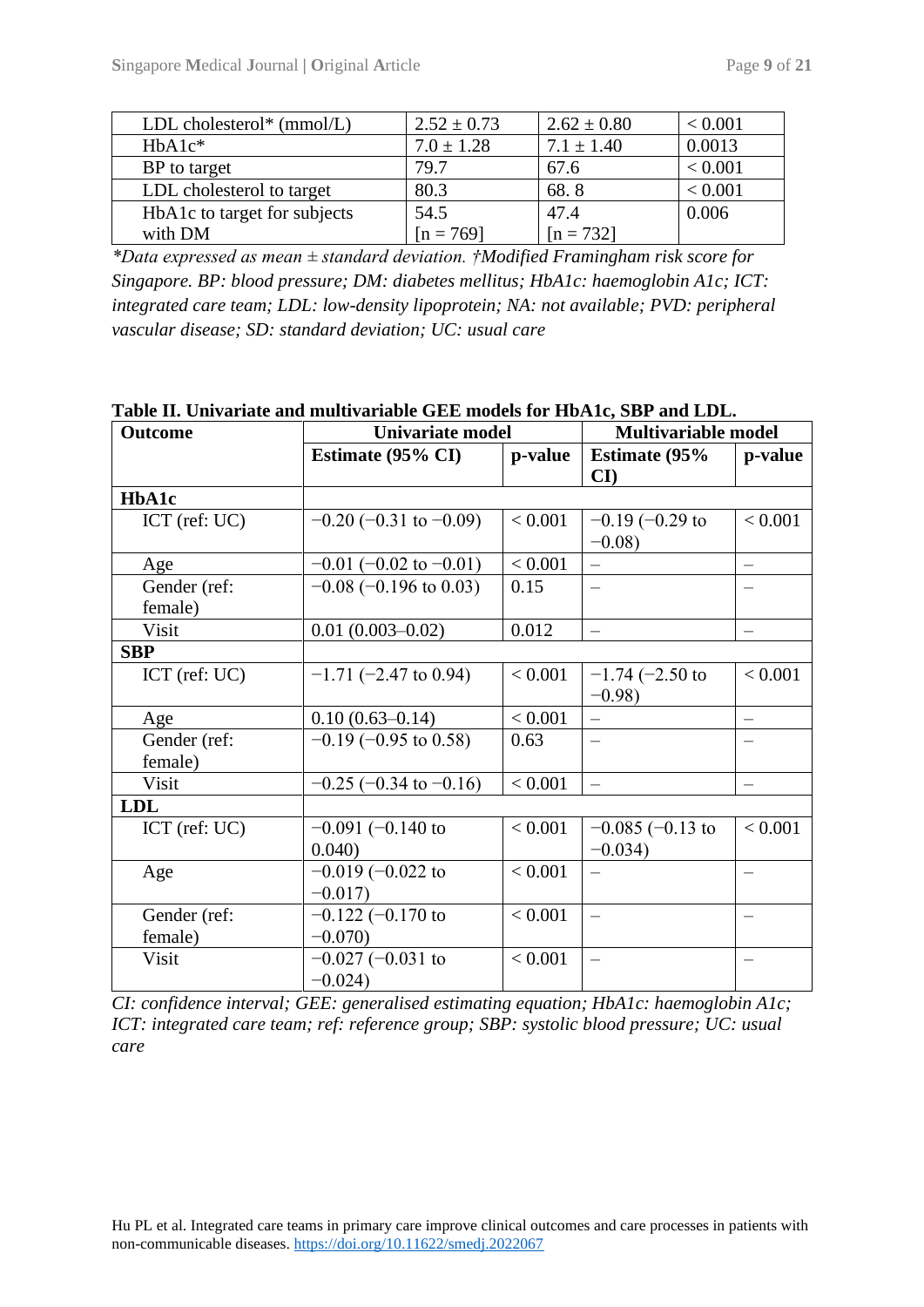| <b>Outcome</b>         | <b>Univariate model</b> |         | <b>Multivariable model</b> |         |
|------------------------|-------------------------|---------|----------------------------|---------|
|                        | <b>Estimate (95%)</b>   | p-value | <b>Estimate (95%)</b>      | p-value |
|                        | $\mathbf{C}\mathbf{I}$  |         | $\mathbf{C}\mathbf{I}$     |         |
| <b>HbA1c</b> on target |                         |         |                            |         |
| $ICT$ (ref: $UC$ )     | $1.31(1.11-1.54)$       | 0.0011  | $1.28(1.09-1.51)^{*}$      | 0.0029  |
| Age                    | $1.04(1.03-1.05)$       | < 0.001 |                            |         |
| Gender (ref: female)   | $1.07(0.91-1.26)$       | 0.4     |                            |         |
| Visit                  | $0.97(0.95-0.99)$       | 0.0013  |                            |         |
| <b>SBP</b> on target   |                         |         |                            |         |
| $ICT$ (ref: $UC$ )     | $1.52(1.38-1.68)$       | < 0.001 | $1.52$ $(1.38-1.68)^*$     | < 0.001 |
| Age                    | $1.01(1.01-1.02)$       | < 0.001 |                            |         |
| Gender (ref: female)   | $0.91(0.82 - 1.0)$      | 0.054   |                            |         |
| Visit                  | $0.97(0.95-0.99)$       | < 0.001 |                            |         |
| LDL on target          |                         |         |                            |         |
| $ICT$ (ref: $UC$ )     | $1.68(1.46-1.94)$       | < 0.001 | $1.72$ $(1.49-1.99)^{*}$   | < 0.001 |
| Age                    | $1.03(1.02 - 1.04)$     | < 0.001 |                            |         |
| Gender (ref: female)   | $0.68(0.59-0.78)$       | < 0.001 |                            |         |
| Visit                  | $1.07(1.05-1.09)$       | < 0.001 |                            |         |

**Table III. Univariate and multivariable GEE models for HbA1c, SBP and LDL to target.**

*\*Adjusted for age, gender and number of visits. CI: confidence interval; F: female; GEE: generalised estimating equations; HbA1c: haemoglobin A1c; ICT: integrated care team; LDL: low-density lipoprotein cholesterol; ref: reference group; SBP: systolic blood pressure; UC: usual care*

| <b>Process</b>               | <b>ICT</b>      | <b>UC</b>       | p-value |
|------------------------------|-----------------|-----------------|---------|
| Diabetic retinal photography |                 |                 |         |
| done in past year            |                 |                 |         |
| <b>Baseline</b>              | 87.8% (568/647) | 79.0% (482/610) |         |
| End of study                 | 89.1% (614/689) | 83.0% (551/664) | 0.001   |
| Diabetic foot screen done in |                 |                 |         |
| past year                    |                 |                 |         |
| <b>Baseline</b>              | 86.5% (589/681) | 76.1% (485/637) |         |
| End of study                 | 85.2% (620/728) | 77.9% (540/693) | < 0.001 |

**Table IV. Process data.**

*ICT: integrated care team; UC: usual care*

#### **DISCUSSION**

Overall, the results revealed significant improvements in health and process outcomes in patients managed by ICT compared with those in UC. The proportions of patients achieving treatment goals and also improvements in the mean measurements of SBP, LDL and HbA1c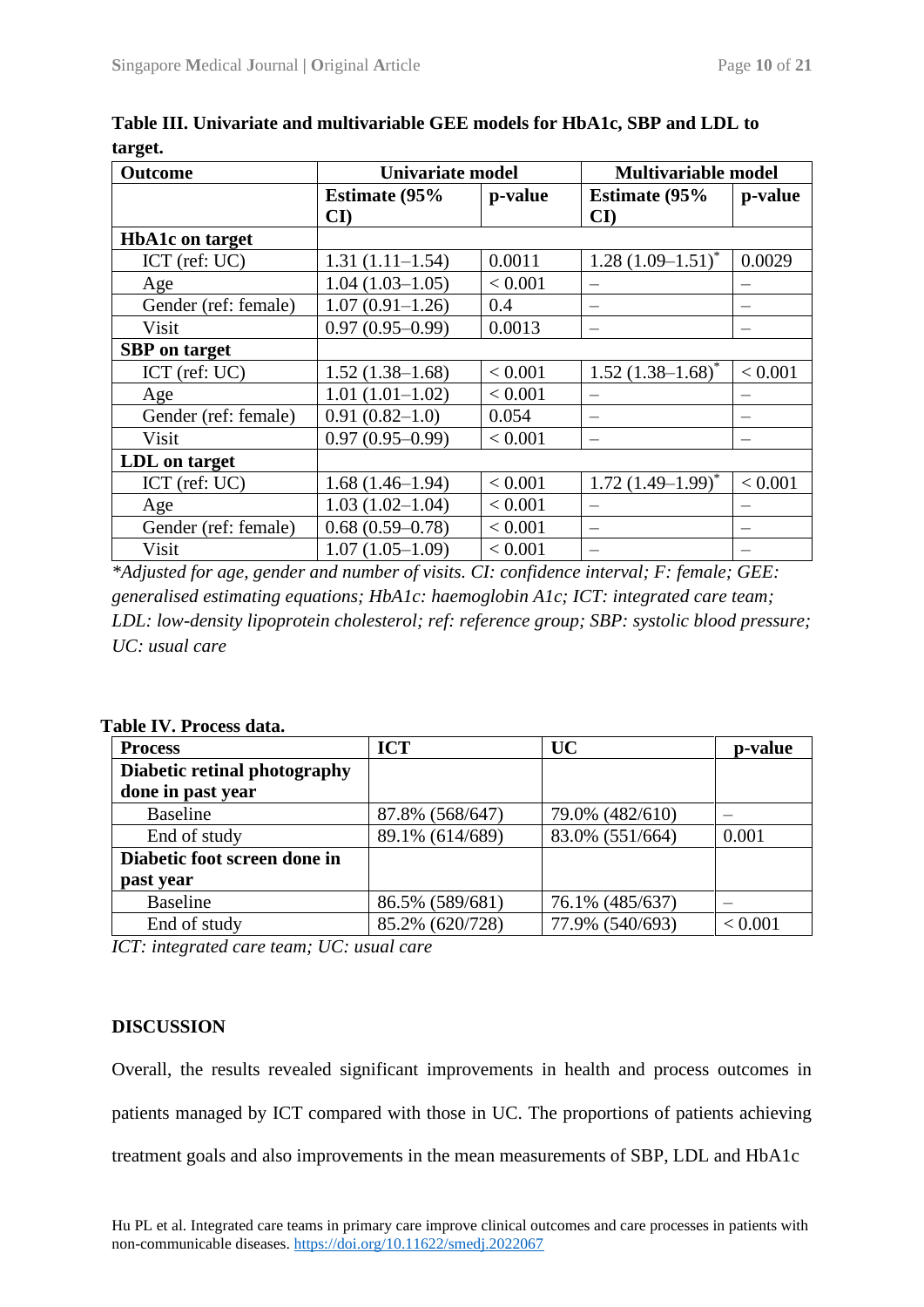were higher in the ICT group. Although the absolute change in the mean measurements was small, these may still translate into future reduction in complication risks. Reduction of LDLcholesterol by 1 mmol/L reduces major cardiovascular events by  $28\%$ ;<sup>(16)</sup> a population-wide reduction of 1 mmHg in SBP reduces heart failure events by 13 events per 100,000 personyears; $(17)$  and reduction in HbA1c by 1% reduces peripheral vascular disease by 43% and microvascular disease by 37%.<sup>(18)</sup> Therefore, a smaller reduction such as the HbA1c of 0.2% over 18 months observed in our study could translate into clinically significant reductions in complications over time.

More patients underwent diabetic retinal and foot screenings in the ICT group. More patients in the high-risk group transited to the low-risk group in the ICT group than in the UC group. Because of such favourable outcomes resulting from empanelling patients to ICT, three more ICTs have been established at this polyclinic as the fee-for-service healthcare system allows more patients to be empanelled. This care model has also been scaled up for implementation in the rest of the seven SingHealth Polyclinics after this study.

The empanelment of patients to the same ICT facilitates continuity of their care, coordinates the care processes and allocates resources pending on their care needs.  $(19,20)$ Patients with high cardiovascular risks or complex care needs are directed to the more experienced senior polyclinic physician for management. They are allocated more consultation time to deep-dive into their complex care needs.

A common consolidated record eases the management of the patients by the ICT. The ICT members can access and evaluate the clinical status of their patients from a dashboard developed using population management tools.

Lunch-time team huddles were held every fortnight, during which team-specific quality indicators were shared to review their clinical performances. These meetings provided a platform for team members to discuss their difficulties and brainstorm for solutions.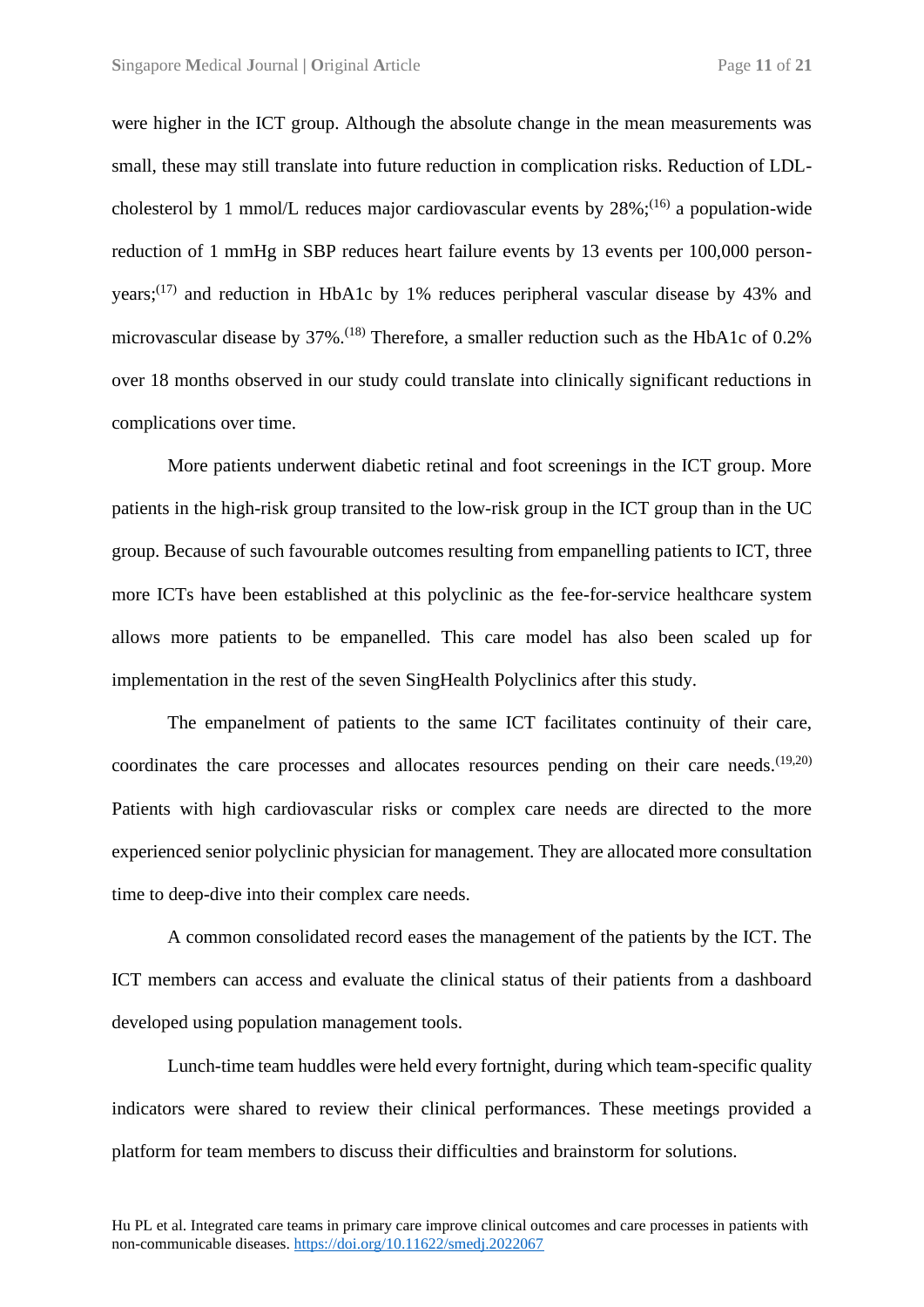Physical colocation of the ICT members in the same hub within the polyclinic facilitates their interaction and communication. Such a framework enhances the team collegiality, accountability and ownership of the care of their empanelled patients.

The ICT members have defined roles. For example, the care manager in the ICT is a nurse who serves as a health coach to activate patients, set goals and coordinate their care. Boyd et al have shown in their randomised controlled trial that older patients with multimorbidity reported higher quality care when a nurse was included in the team.<sup> $(21)$ </sup>

The success of the ICT in this study is likely due to the multiple components within the care model. It will continue to evolve by incorporating evidence-based measures that have been shown to be effective in other clinical establishments involving ICT concept.<sup> $(19)$ </sup>

This study's strengths included meticulous data clean-up after its extraction from a sizable number of patient records. There has been no prior Asian study on ICT, especially in the challenging setting of a fee-for-service healthcare system, where patients are not mandated by national healthcare policy to adhere to a dedicated primary care provider.

Nonetheless, there is concern on the difference in the baseline disease control between the groups due to the retrospective nature of the study. However, the data reflects the consequences of real-life practice of providers in both groups, where each manages daily load of 50–60 patients. The vast loads hinder the implementation of a randomised controlled trial within a very busy polyclinic.

Another limitation is that patients may have crossed between groups when they came for unscheduled visits. Management practices may have been shared informally between members in both groups. The study period of 18 months was an adequate duration to see improvements in process outcomes but may have been inadequate for demonstrating clinical outcomes or benefits resulting from longer-term care.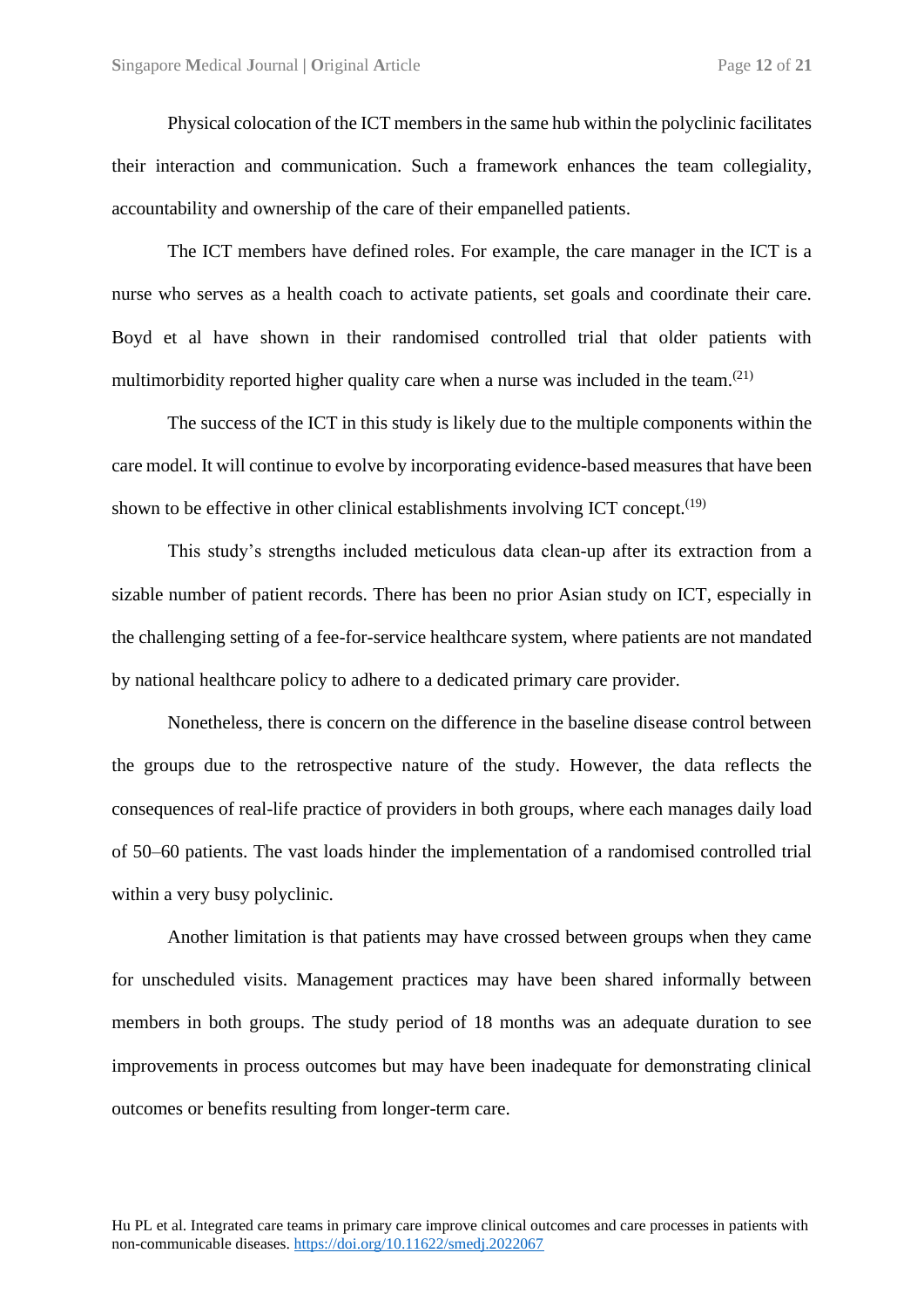Patients in the ICT group were not explicitly educated about their empanelment, although this was implied by the colocation of the team members in a colour-coded hub. The scope of this study also did not address other important aspects of ICT, such as patient and staff satisfaction,<sup> $(20)$ </sup> cost-effectiveness and potential reductions in hospital visits.

Further studies could also be carried out, as this care model has been expanded to other polyclinics to assess other factors that may impact outcomes, such as the sociodemographic environment surrounding each clinic and differences in clinic leadership and clinic culture.<sup>(22)</sup> Additional non-cardiovascular or metabolic outcomes can be examined, as studies have shown improvement in the uptake of depression screening<sup> $(23)$ </sup> and preventive health tasks such as immunisations.<sup>(24)</sup>

In conclusion, health and process outcomes improved incrementally via the support of integrated care team in primary care. The proportion of patients with high cardiovascular risks reduced in the ICT group after a year, which may collectively translate into future reduction in cardiovascular complications. Future research should focus on staff and patient satisfaction and cost-effectiveness of this ICT model.

#### **ACKNOWLEDGEMENTS**

We would like to acknowledge Caris Tan and Patricia Kin from the SingHealth Polyclinics Research Department for their administrative support and Prof David Matchar for his advice as the clinical sponsor for this project under the HEARTS grant.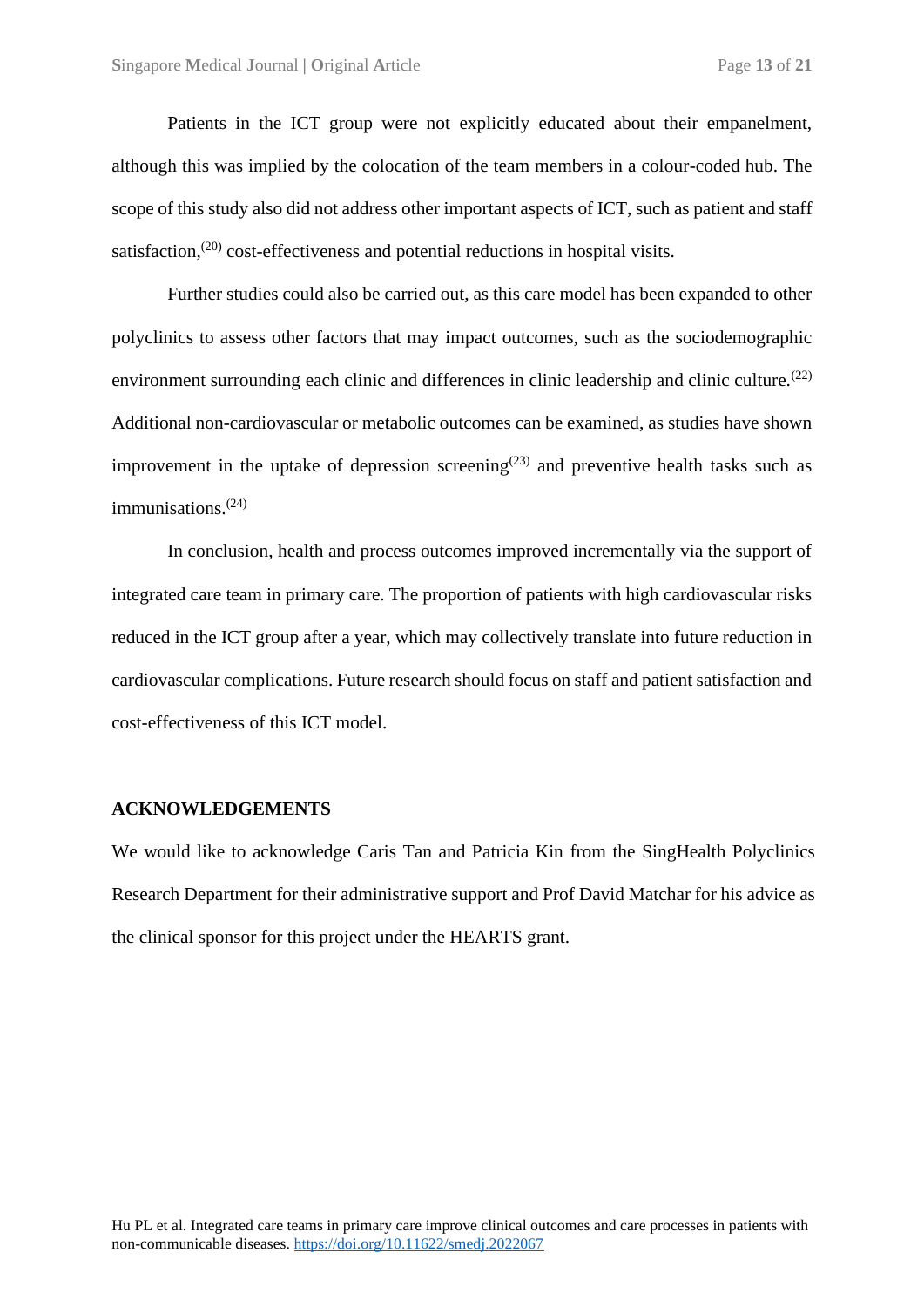### **FIGURE**



**Fig. 1** Flowchart shows study enrolment. \*Hypertension, hyperlipidaemia, type 2 diabetes mellitus, ischaemic heart disease, stroke, peripheral vascular disease, chronic kidney disease

ICT: integrated care team; UC: usual care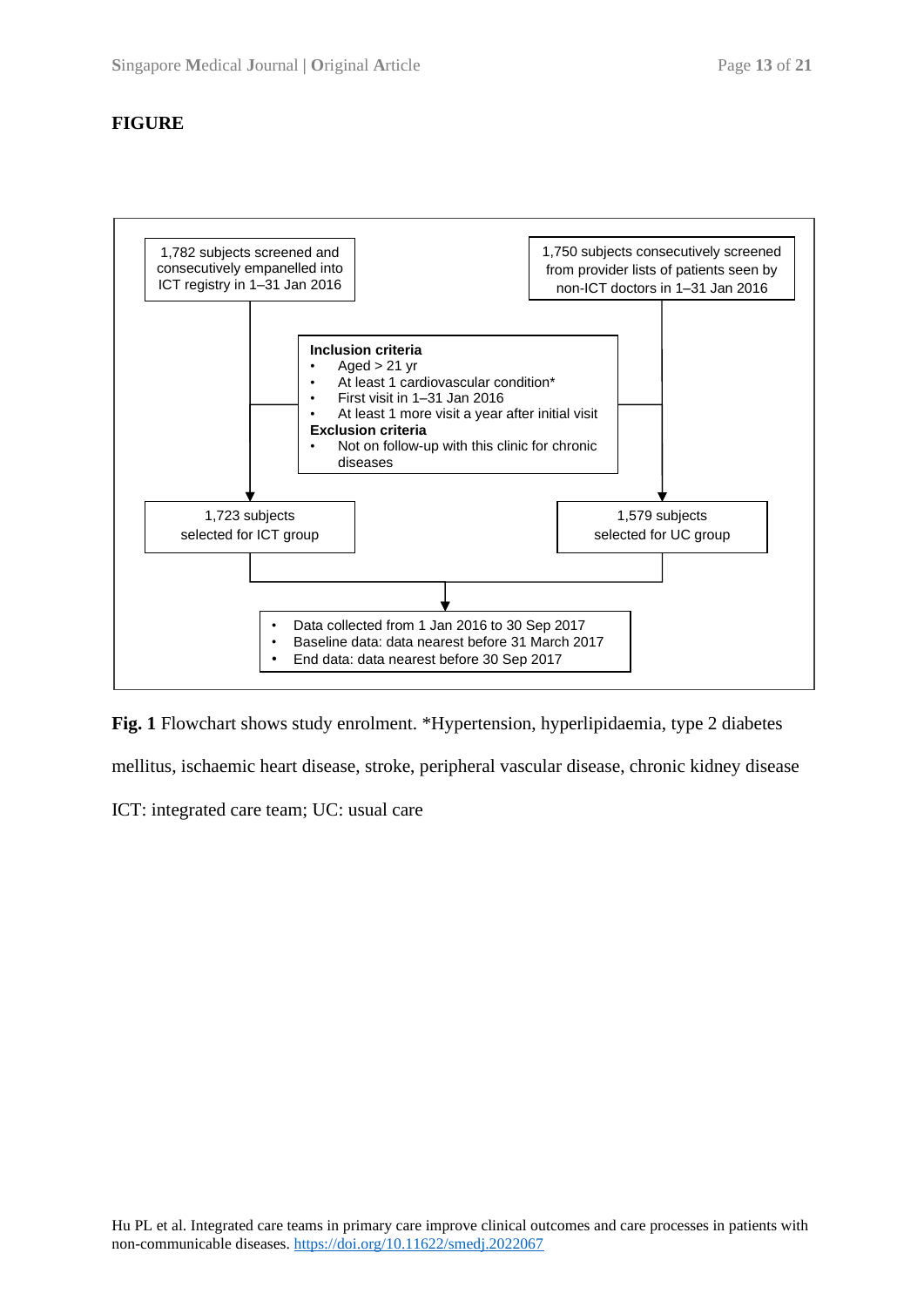#### **REFERENCES**

- 1. Allen L. Are we facing a noncommunicable disease pandemic? J Epidemiol Glob Health 2017; 7:5-9.
- 2. WHO Regional Office for South-East Asia. Action plan for the prevention and control of noncommunicable diseases in South-East Asia, 2013–2020. Available at: [http://origin.searo.who.int/entity/noncommunicable\\_diseases/documents/sea\\_ncd\\_89/](http://origin.searo.who.int/entity/noncommunicable_diseases/documents/sea_ncd_89/en/) [en/.](http://origin.searo.who.int/entity/noncommunicable_diseases/documents/sea_ncd_89/en/) Accessed October 11, 2018.
- 3. Subramaniam M, Abdin E, Picco L, Vaingankar JA, Chong SA. Multiple chronic medical conditions: prevalence and risk factors--results from the Singapore Mental Health Study. Gen Hosp Psychiatry 2014; 36:375-81.
- 4. Quah JHM, Wang P, Ng RRG, Luo N, Tan NC. Health-related quality of life of older Asian patients with multimorbidity in primary care in a developed nation. Geriatr Gerontol Int 2017; 17:1429-37.
- 5. Owen K, Hopkins T, Shortland T, Dale J. GP retention in the UK: a worsening crisis. Findings from a cross-sectional survey. BMJ Open 2019; 9:e026048.
- 6. Okun, S, Schoenbaum SC, Andrews D, et al. Patients and health care teams forging effective partnerships. Discussion paper. In: National Academy of Medicine Perspectives [online]. [https://doi.org/10.31478/201412f.](https://doi.org/10.31478/201412f)
- 7. Mitchell P, Wynia M, Golden R, et al. Core principles & values of effective team-based health care. October 2012. Available at: [https://nam.edu/wp](https://nam.edu/wp-content/uploads/2015/06/VSRT-Team-Based-Care-Principles-Values.pdf)[content/uploads/2015/06/VSRT-Team-Based-Care-Principles-Values.pdf.](https://nam.edu/wp-content/uploads/2015/06/VSRT-Team-Based-Care-Principles-Values.pdf) Accessed November 10, 2018.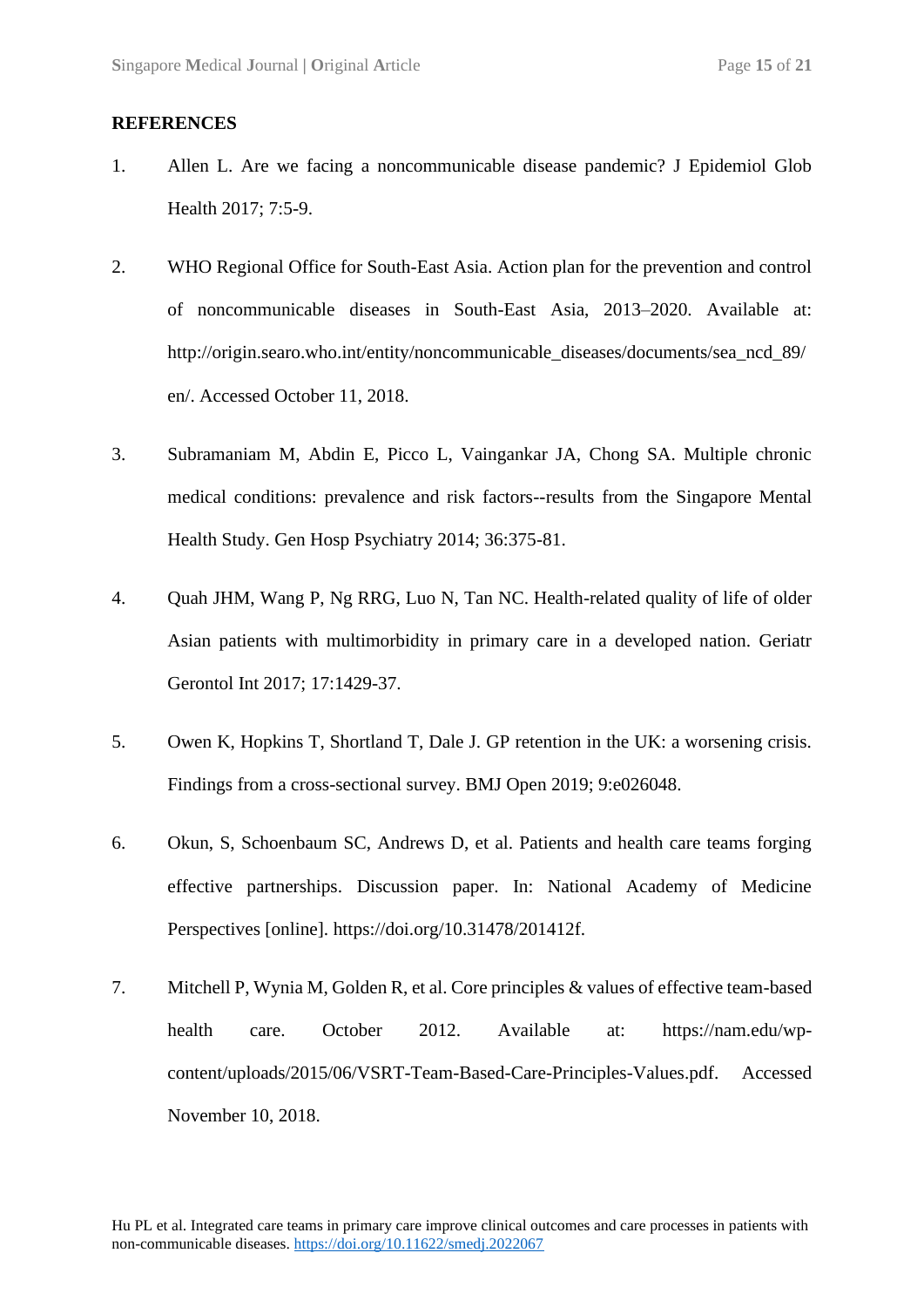- 8. Wen J, Schulman KA. Can team-based care improve patient satisfaction? A systematic review of randomized controlled trials. PLoS One 2014; 9:e100603.
- 9. Day J, Scammon DL, Kim J, et al. Quality, satisfaction and financial efficiency associated with elements of primary care practice transformation: preliminary findings. Ann Fam Med 2013; 11(Suppl 1):S50-9.
- 10. Community Preventive Services Task Force. Team-based care to improve blood pressure control: recommendation of the Community Preventive Services Task Force. Am J Prev Med 2014; 47:100-2.
- 11. Jacob V, Chattopadhyay SK, Thota AB, et al. Economics of team-based care in controlling blood pressure: a community guide systematic review. Am J Prev Med 2015; 49:772-83.
- 12. Schottenfeld L, Petersen D, Peikes D, et al. Creating patient-centered team-based primary care. AHRQ Publication No. 16-0002-EF. March 2016. Available at: [https://www.ahrq.gov/sites/default/files/wysiwyg/ncepcr/tools/PCMH/creating](https://www.ahrq.gov/sites/default/files/wysiwyg/ncepcr/tools/PCMH/creating-patient-centered-team-based-primary-care-white-paper.pdf)[patient-centered-team-based-primary-care-white-paper.pdf.](https://www.ahrq.gov/sites/default/files/wysiwyg/ncepcr/tools/PCMH/creating-patient-centered-team-based-primary-care-white-paper.pdf) Accessed June 8, 2022.
- 13. Ministry of Health, Singapore. MOH clinical practice guidelines 2/2016: Lipids. Available at: [https://www.moh.gov.sg/docs/librariesprovider4/guidelines/moh-lipids](https://www.moh.gov.sg/docs/librariesprovider4/guidelines/moh-lipids-cpg---booklet.pdf)[cpg---booklet.pdf.](https://www.moh.gov.sg/docs/librariesprovider4/guidelines/moh-lipids-cpg---booklet.pdf) Accessed July 6, 2016.
- 14. Liang KY, Zeger SL, Longitudinal data analysis using generalized linear models. Biometrika 1986; 73:13-22.
- 15. Ballinger GA. Using generalized estimating equations for longitudinal data analysis. Organ Res Methods 2004; 7:127-50.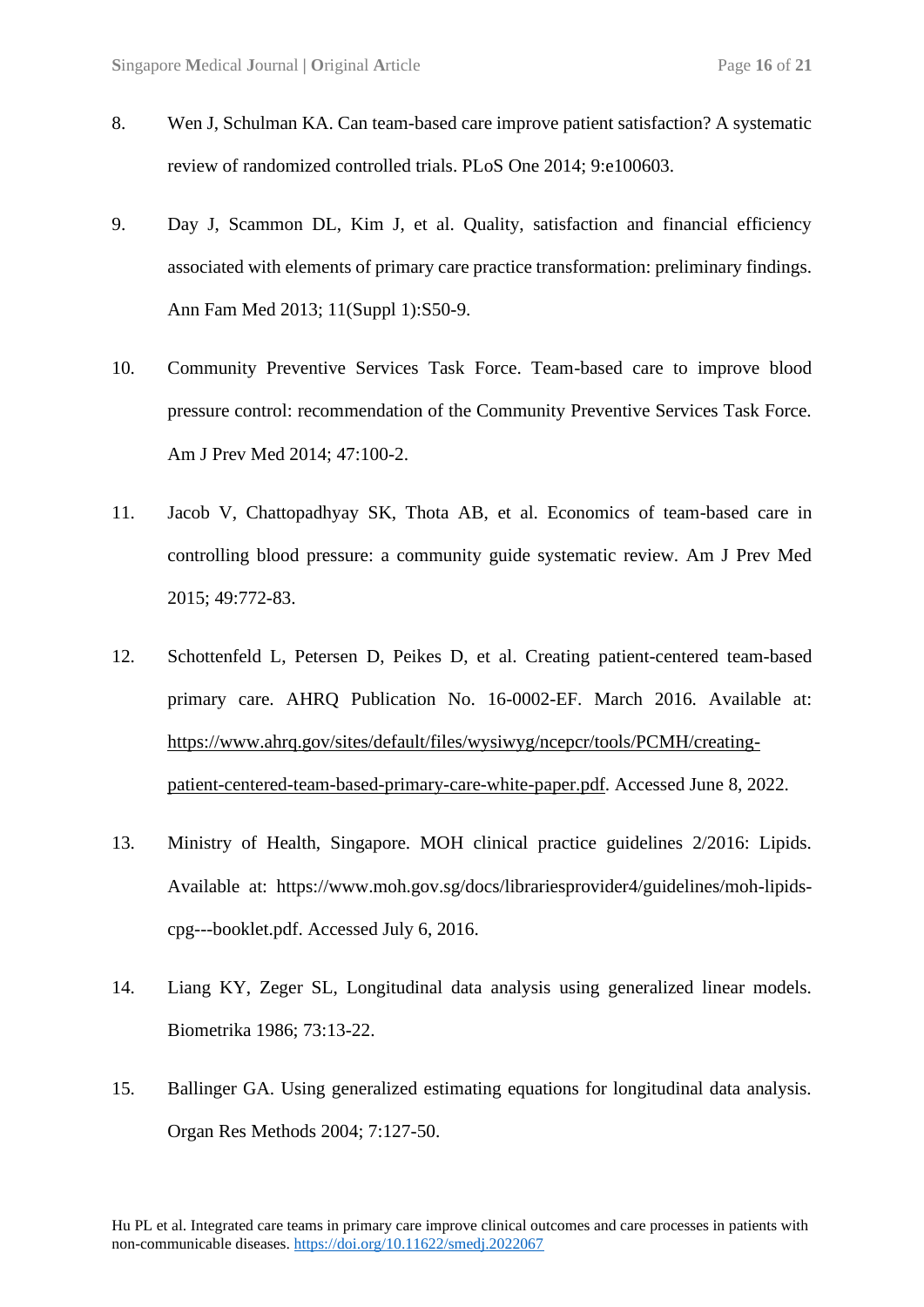- 16. Heart Protection Study Collaborative Group. Effects on 11-year mortality and morbidity of lowering LDL cholesterol with simvastatin for about 5 years in 20,536 high-risk individuals: a randomised controlled trial. Lancet 2011; 378:2013-20.
- 17. Hardy ST, Loehr LR, Butler KR, et al. Reducing the blood pressure-related burden of cardiovascular disease: impact of achievable improvements in blood pressure prevention and control. J Am Heart Assoc 2015; 4:e002276.
- 18. Stratton IM, Adler AI, Neil HA, et al. Association of glycaemia with macrovascular and microvascular complications of type 2 diabetes (UKPDS 35): prospective observational study. BMJ 2000; 321:405-12.
- 19. Wagner EH, Flinter M, Hsu C, et al. Effective team-based primary care: observations from innovative practices. BMC Fam Pract 2017; 18:13.
- 20. Zink T, Kralewski J, Dowd B. The transition of primary care group practices to next generation models: satisfaction of staff, clinicians, and patients. J Am Board Fam Med 2017; 30:16-24.
- 21. Boyd CM, Reider L, Frey K, et al. The effects of guided care on the perceived quality of health care for multi-morbid older persons: 18-month outcomes from a clusterrandomized controlled trial. J Gen Intern Med 2010; 25:235-42.
- 22. Damschroder LJ, Aron DC, Keith RE, et al. Fostering implementation of health services research findings into practice: a consolidated framework for advancing implementation science. Implement Sci 2009; 4:50.
- 23. Reiss-Brennan B, Brunisholz KD, Dredge C, et al. Association of integrated teambased care with health care quality, utilization, and cost. JAMA 2016; 316:826-34.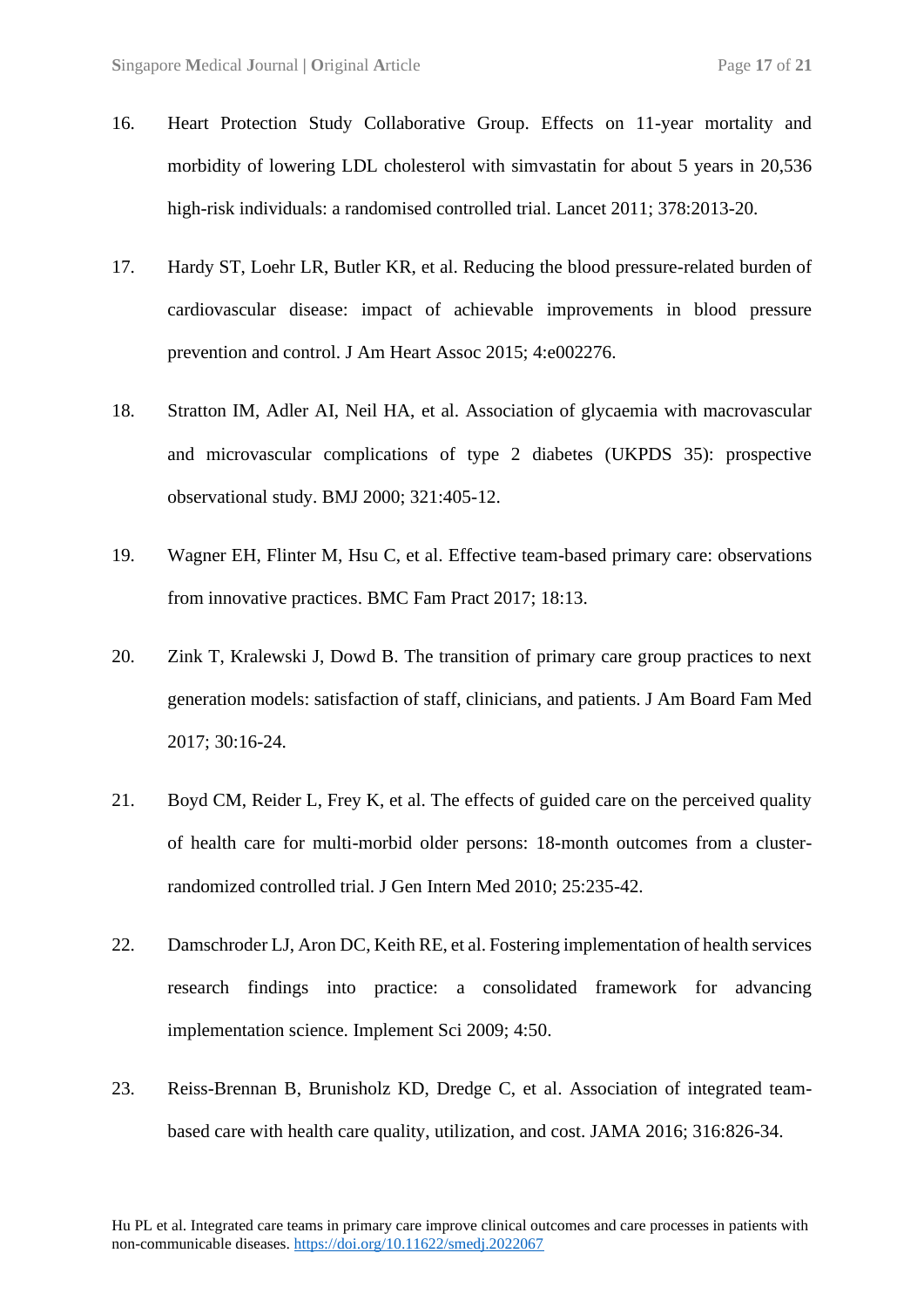24. Chen EH, Bodenheimer T. Improving population health through team-based panel management: comment on "Electronic medical record reminders and panel management to improve primary care of elderly patients". Arch Intern Med 2011; 171:1558-9.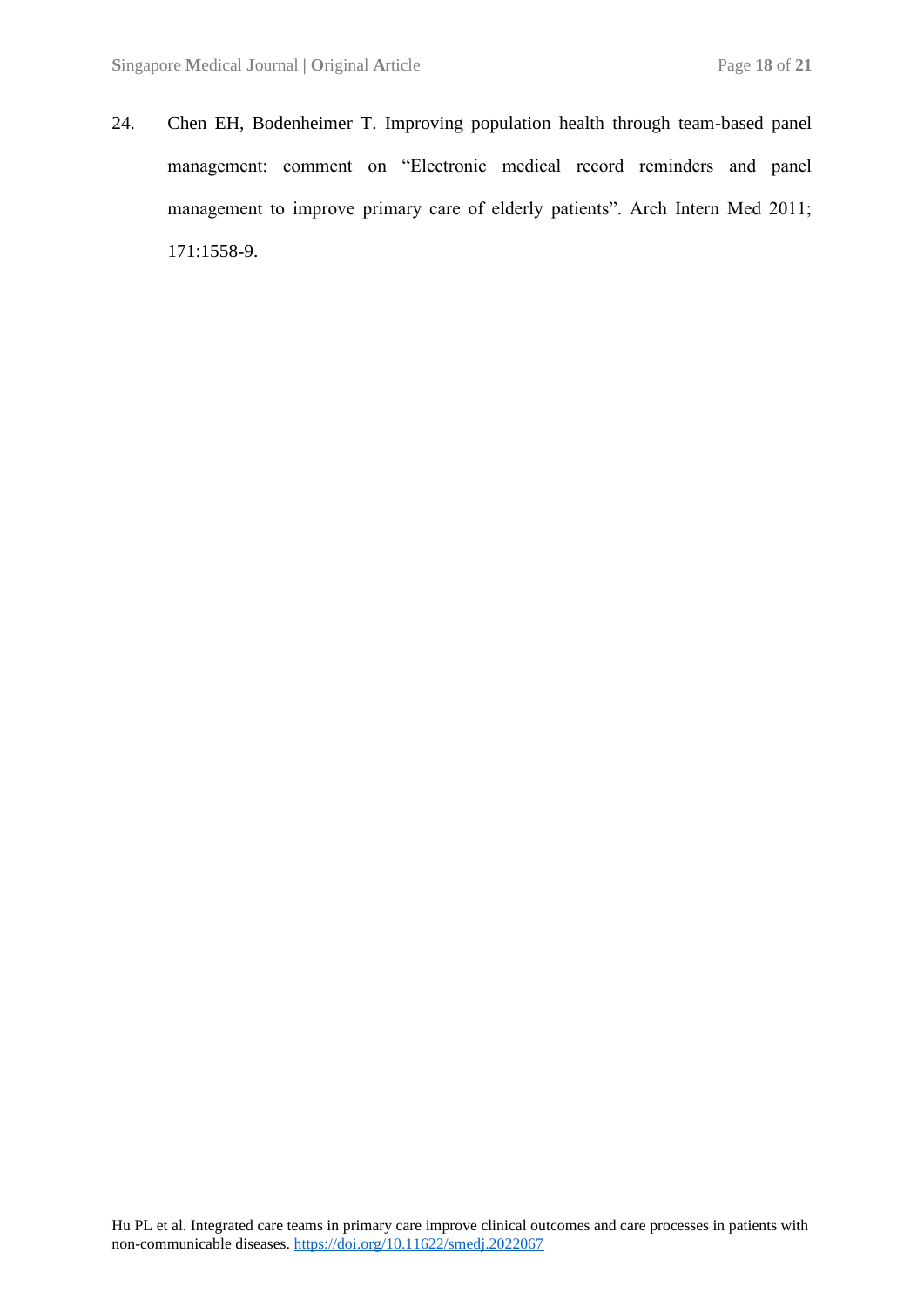## **APPENDIX**

| <b>Clinical</b> | <b>SBP</b>                                                                                                              | <b>LDL</b>                                                                                                                                                                                                                                                                                                                                                                                            | <b>Hba1c</b>                                                                                                                                                            | <b>Number</b>                       | <b>Condition</b>                                                                                |
|-----------------|-------------------------------------------------------------------------------------------------------------------------|-------------------------------------------------------------------------------------------------------------------------------------------------------------------------------------------------------------------------------------------------------------------------------------------------------------------------------------------------------------------------------------------------------|-------------------------------------------------------------------------------------------------------------------------------------------------------------------------|-------------------------------------|-------------------------------------------------------------------------------------------------|
| criteria        |                                                                                                                         |                                                                                                                                                                                                                                                                                                                                                                                                       |                                                                                                                                                                         | <b>of</b><br>diagnoses <sup>†</sup> |                                                                                                 |
| Green           | < 140<br>$\bullet$<br>mmHg if<br>below<br>80 years<br>old<br>< 150<br>mmHg if<br>80 years<br>or older                   | $< 2.1$ mmol/L if<br>$\bullet$<br>very high<br>cardiovascular<br>$(CV)$ risk*<br>$<$ 2.6 mmol/L if<br>$\bullet$<br>high<br>cardiovascular risk<br>(e.g. DM only) or<br>if very high CV<br>risk but with<br>factors that result<br>in eventual target<br>$LDL < 2.6$ .<br>$<$ 3.4 mmol/L if<br>medium CV risk<br>$<$ 4.1 mmol/L if<br>low CV risk                                                      | $< 7.1\%$<br>$\bullet$<br>if less<br>than 75<br>years<br>$< 8.1\%$<br>$\bullet$<br>if more<br>than 75<br>years                                                          | Any<br>number of<br>diagnoses       | All<br>conditions<br>for SBP<br>and LDL<br>must be<br>met                                       |
| Amber           | $140 - 160$<br>$\bullet$<br>mmHg if<br>below<br>80 years<br>$150 - 160$<br>$\bullet$<br>mmHg if<br>80 years<br>or older | $\geq$ 2.1 mmol/L but<br>$\bullet$<br>$<$ 3.4 mmol/L if<br>very high CV risk<br>$> 2.6$ mmol/L but<br>$< 4.1$ mmol/L if<br>high<br>cardiovascular risk<br>(e.g. DM only) or<br>if very high CV<br>risk but with<br>factors that result<br>in eventual target<br>$LDL < 2.6$ .<br>$\geq$ 3.4mmol/L but <<br>4.9 mmol/L if<br>medium CV risk.<br>$>$ 4.1 mmol/L but<br>$<$ 4.9 mmol/L if<br>low CV risk | $> 7.1\%$<br>$\bullet$<br>but less<br>than<br>9.5% if<br>less than<br>75 years<br>$\geq 8.1\%$<br>$\bullet$<br>but less<br>than<br>9.5% if<br>more<br>than 75<br>years. | $\leq 4$<br>diagnoses.              | Any<br>condition<br>met for<br>systolic BP<br>or LDL met<br>and not<br>more than 4<br>diagnoses |
| Red1            | $140 - 160$<br>$\bullet$<br>mmHg if<br>below<br>80 years<br>$150 - 160$<br>mmHg if                                      | $\geq$ 2.1 mmol/L but<br>$\bullet$<br>$<$ 3.4 mmol/L if<br>very high<br>cardiovascular<br>risk.                                                                                                                                                                                                                                                                                                       | $>7.1\%$<br>٠<br>but less<br>than<br>9.5% if<br>less than                                                                                                               | >4<br>diagnoses                     | Any<br>condition<br>met for<br>systolic bp<br>or LDL and                                        |

**Supplementary Table I. Stratification into green, amber and red subgroups.**

Hu PL et al. Integrated care teams in primary care improve clinical outcomes and care processes in patients with non-communicable diseases. <https://doi.org/10.11622/smedj.2022067>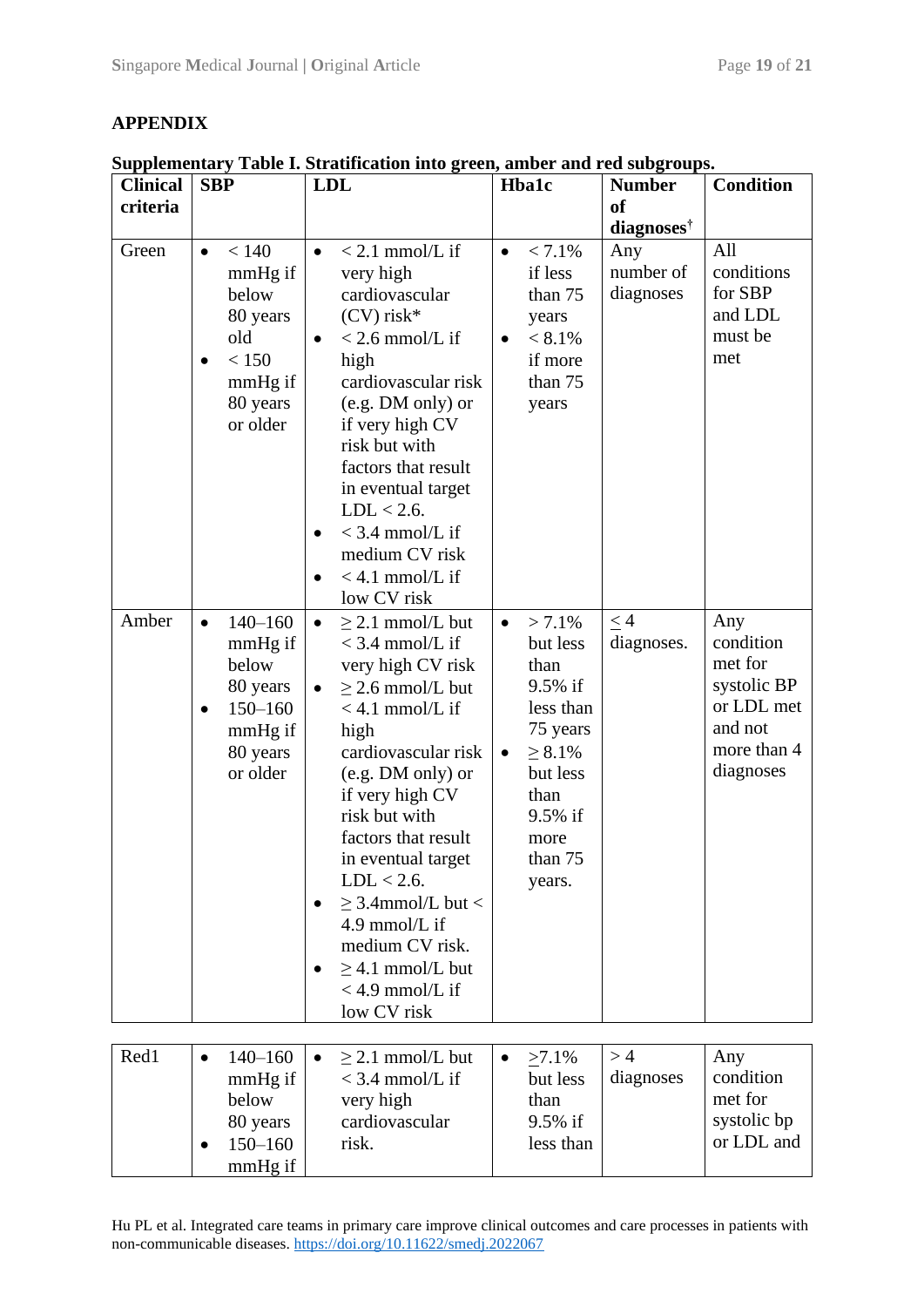|                  | 80 years<br>or older | $\bullet$ | $\geq$ 2.6 mmol/L but<br>$<$ 4.1 mmol/L if<br>high<br>cardiovascular risk<br>(e.g. DM only) or<br>very high CV risk<br>but with factors<br>that result in<br>eventual target<br>LDL of $< 2.6$<br>$\geq$ 3.4mmol/L but <<br>4.9 mmol/L if<br>medium CV risk                                                                                       | 75<br>years.<br>$\geq 8.1\%$<br>$\bullet$<br>but less<br>than<br>9.5% if<br>more<br>than 75<br>years |                       | more than 4<br>diagnoses                                                                 |
|------------------|----------------------|-----------|---------------------------------------------------------------------------------------------------------------------------------------------------------------------------------------------------------------------------------------------------------------------------------------------------------------------------------------------------|------------------------------------------------------------------------------------------------------|-----------------------|------------------------------------------------------------------------------------------|
|                  |                      |           | $\geq 4.1$ mmol/L but<br>$<$ 4.9 mmol/L if                                                                                                                                                                                                                                                                                                        |                                                                                                      |                       |                                                                                          |
| Red <sub>2</sub> | $>160$ mmHg          | $\bullet$ | low CV risk<br>$\geq$ 3.4 mmol/L if<br>very high<br>cardiovascular risk<br>(original target<br>LDL $2.1$ )<br>$\geq$ 4.1 mmol/L if<br>high<br>cardiovascular risk<br>(e.g. DM only) or<br>if very high CV<br>risk but with<br>factors that result<br>in eventual target<br>LDL of $< 2.6$ .<br>$\geq$ 4.9 mmol/L for<br>medium and low<br>CV risk | $HbA1c \geq$<br>9.5%                                                                                 | $\leq$ 4<br>diagnoses | Any<br>condition<br>for systolic<br>BP or LDL<br>met and not<br>more than 4<br>diagnoses |
| Red <sub>3</sub> | >160<br>mmHg         | $\bullet$ | $\geq$ 3.4 mmol/L if<br>very high<br>cardiovascular risk<br>(original target<br>LDL $2.1$ )<br>$\geq$ 4.1 mmol/L if<br>high<br>cardiovascular risk<br>(e.g. DM only) or<br>if very high CV<br>risk but with<br>factors that result<br>in eventual target<br>LDL < 2.6                                                                             | HbA1c $\geq$<br>9.5%                                                                                 | >4<br>diagnoses       | Any<br>condition<br>met for<br>systolic BP<br>or LDL and<br>more than 4<br>diagnoses     |

Hu PL et al. Integrated care teams in primary care improve clinical outcomes and care processes in patients with non-communicable diseases. <https://doi.org/10.11622/smedj.2022067>